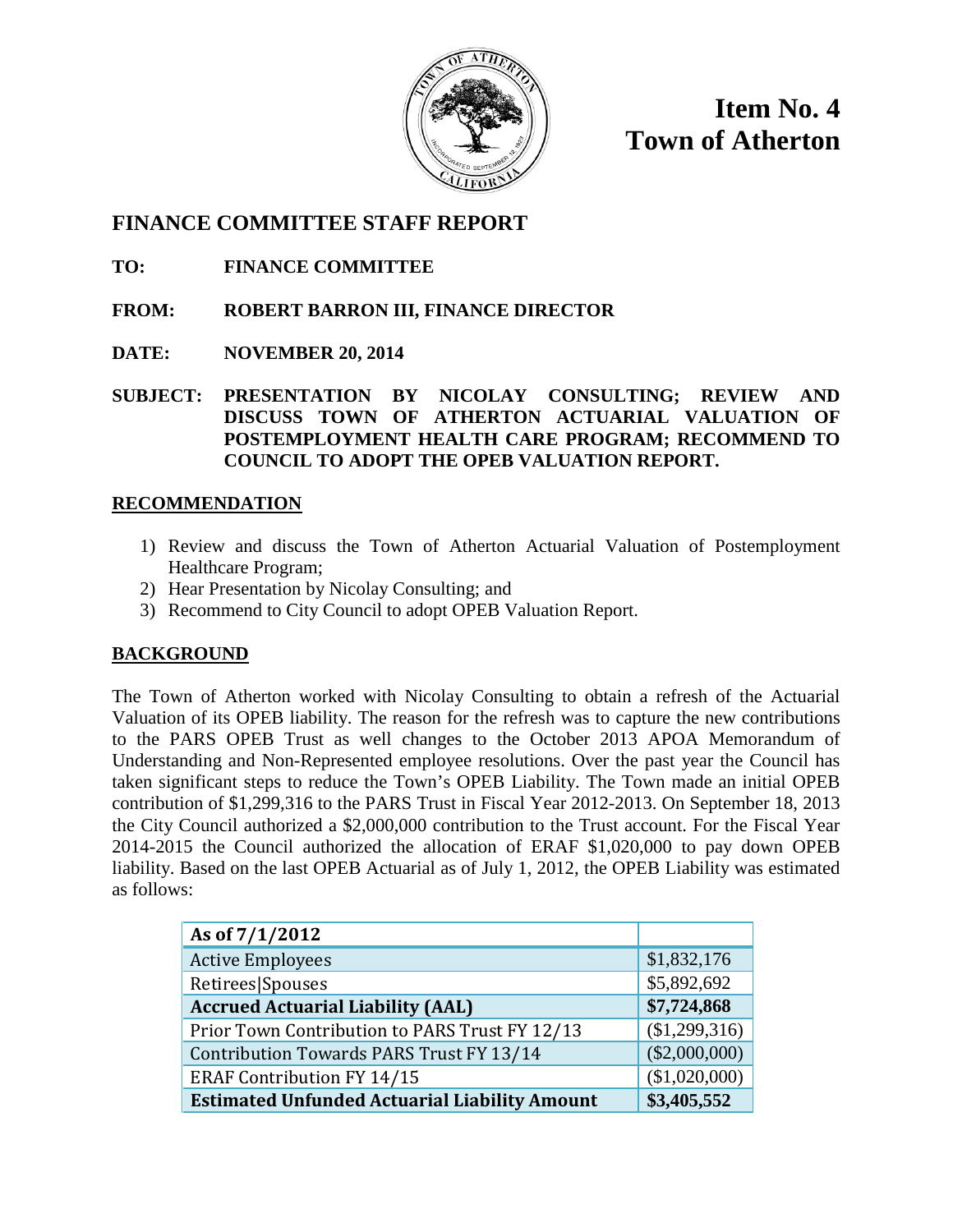Along with the total contributions of \$4,319,316, the Town also made changes to existing Memorandums of Understanding, Miscellaneous Employee (non-represented) Resolution, and updated its Employee Census Data. Staff felt with the OPEB contributions and changes to employee benefits, that it was a proper time to refresh the OPEB Actuarial Valuation.

#### **Changes to MOU's**

The new Atherton Police Officers Association (APOA) Memorandum of Understanding (MOU) resulted in a reduction in retiree healthcare for current APOA members. The MOU also eliminated retiree healthcare (beyond the minimum PEMHCA contribution) for new hires after October 1, 2013. The new MOU set a vesting schedule for current members of the APOA, hired *before October 1, 2013* but retired or will retire after October 1, 2013.

Service retirees are provided the PEMHCA Minimum (\$119 in 2014, \$122 in 2015) if they have at least 5 years of PERS-credited service with the Town. The Town pays up to a maximum of 90% of the Kaiser premium for any family status for active employees. For each employee retiring from employment with the Town with at least 10 years of PERS credited service with the Town, they receive health benefits equal to the contribution of *active employees (i.e. no more than whatever the Town provides via cafeteria plan to active employees).* The Town now has a vesting schedule for retirees – something upon which the prior OPEB actuarial was not calculated. The employee shall receive the minimum PEMHCA plus a retiree health contribution based on the following vesting schedule:

| <b>Credit Years of Service</b> | % of Town Contribution |
|--------------------------------|------------------------|
| 10                             | 50%                    |
| 11                             | 55%                    |
| 12                             | 60%                    |
| 13                             | 65%                    |
| 14                             | 70%                    |
| 15                             | 75%                    |
| 16                             | 80%                    |
| 17                             | 85%                    |
| 18                             | 90%                    |
| 19                             | 95%                    |
| 20                             | 100%                   |

The Town's current contribution rate is \$668.45 for the employee, \$1,336.90 for the employee plus one, and \$1,737.96 for family.

Management and Miscellaneous Employees (Non Represented), under the new resolution, employees hired on or after July 1, 2013 will only receive the CalPERS minimum PEMHCA benefit. This resolution eliminates retiree healthcare for non-represented employees, and only provides the minimum PEMHCA.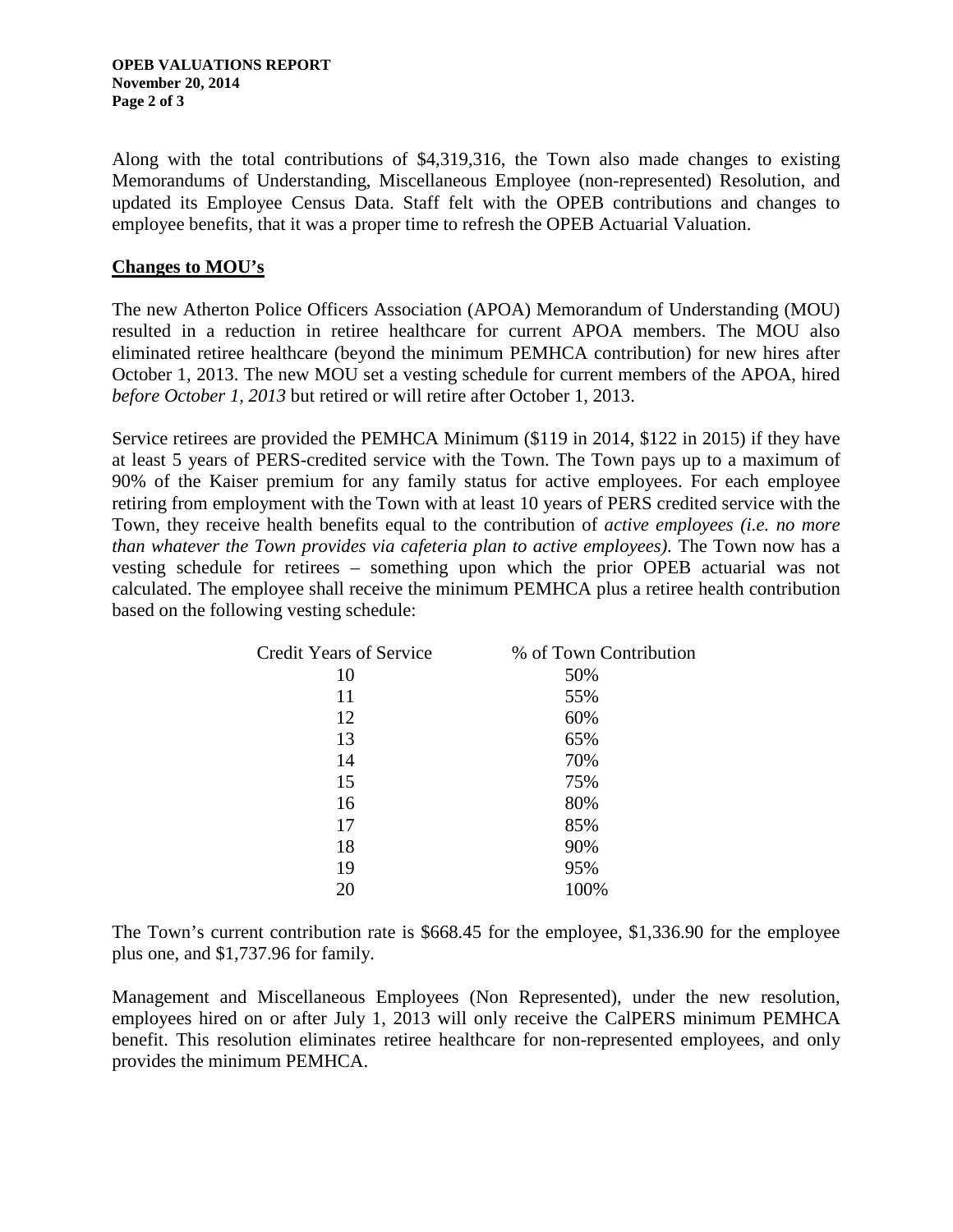#### **FINDINGS | ANALYSIS**

The new OPEB valuation takes into account all of the discussed changes. There are no changes to currently retired employees. As part of the refresh, the Town also updated its Employee Census Data with current employees and annuitants of the Town as of July 1, 2014.

With the elimination of fully paid retiree healthcare and the update of the Employee Census Data, the Town sees a reduction of the Present Value Attributable to Future Service for Postretirement Medical Benefits from \$1,476,883 to \$1,283,546 (March 1, 2013 Valuation Date compared to July 1, 2014 Valuation Date). The new valuation also shows a reduction in the Annual Required Contribution (ARC). The 2013 Report shows an ARC of \$573,188 compared to the new ARC of \$367,793. The Annual OPEB cost (ARC plus interest/adjustments) is reduced from \$582,525 to \$364,557 – a \$217,968 reduction. This is attributed to the elimination of retiree healthcare benefits and the Council's direction to pre-fund the Trust. The Town now has a positive Actuarial Value Asset Balance for OPEB. The new valuation report projects an Unfunded Actuarial Accrued Liability for 2015/16 of \$2,817,397 (this assumes an additional ERAF contribution of \$680,684 in 2015/16.

An actuary from Nicolay Consulting is here today to discuss and answer questions regarding the new OPEB Actuary Valuation report.

#### **FISCAL IMPACT**

The new refresh of the OPEB Valuation report highlights the elimination of retiree healthcare for new hires, reduction in retiree healthcare for APOA via a vesting schedule, changes to the Employee Census data and contributions to the PARS Trust. All of which reduced the annual OPEB cost for the Town by \$217,968.

#### **ATTACHMENT**

Town of Atherton Actuarial Valuation of Postemployment Healthcare Program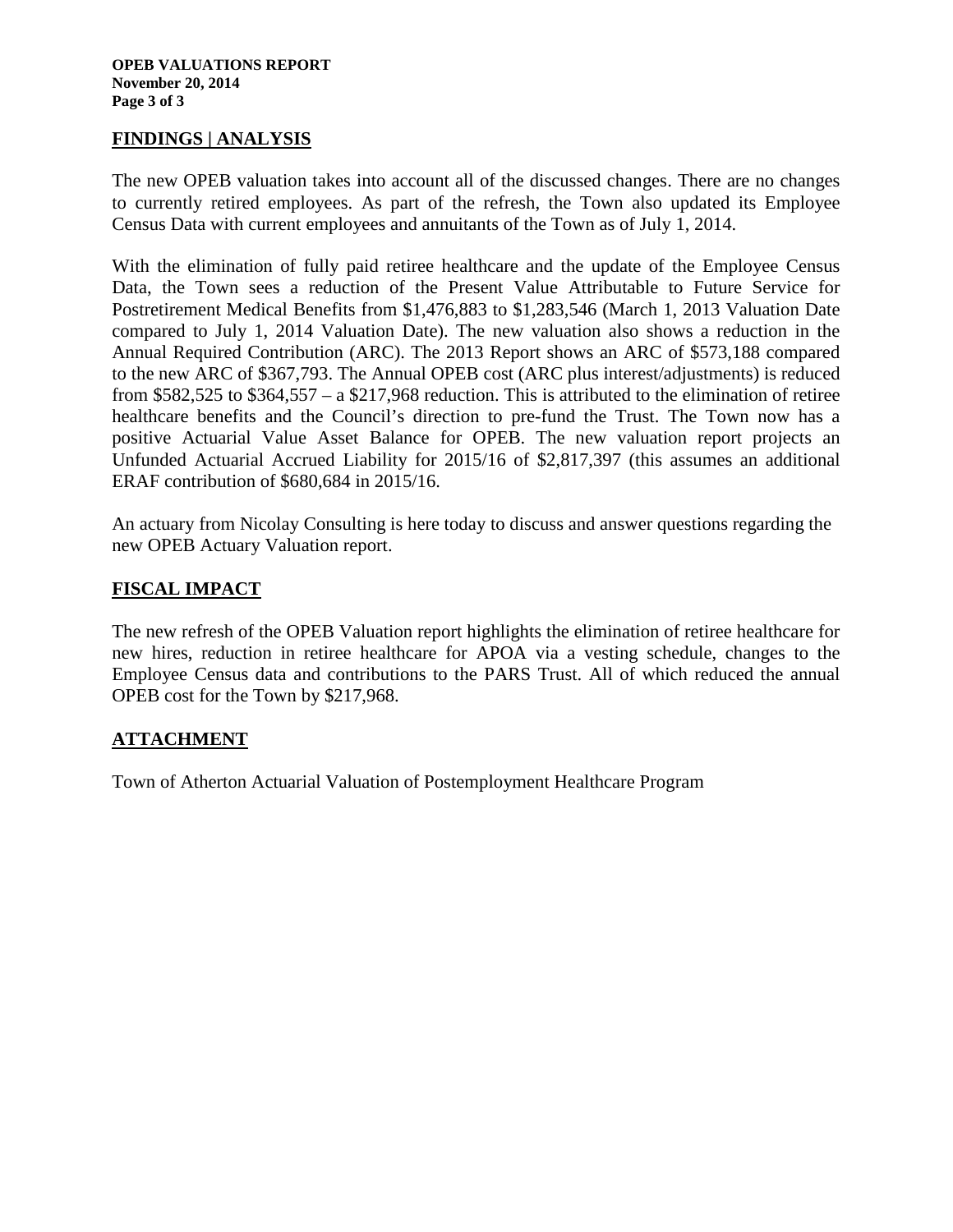## **TOWN OF ATHERTON**

Actuarial Valuation of Postemployment Healthcare Program Valuation Date: July 1, 2014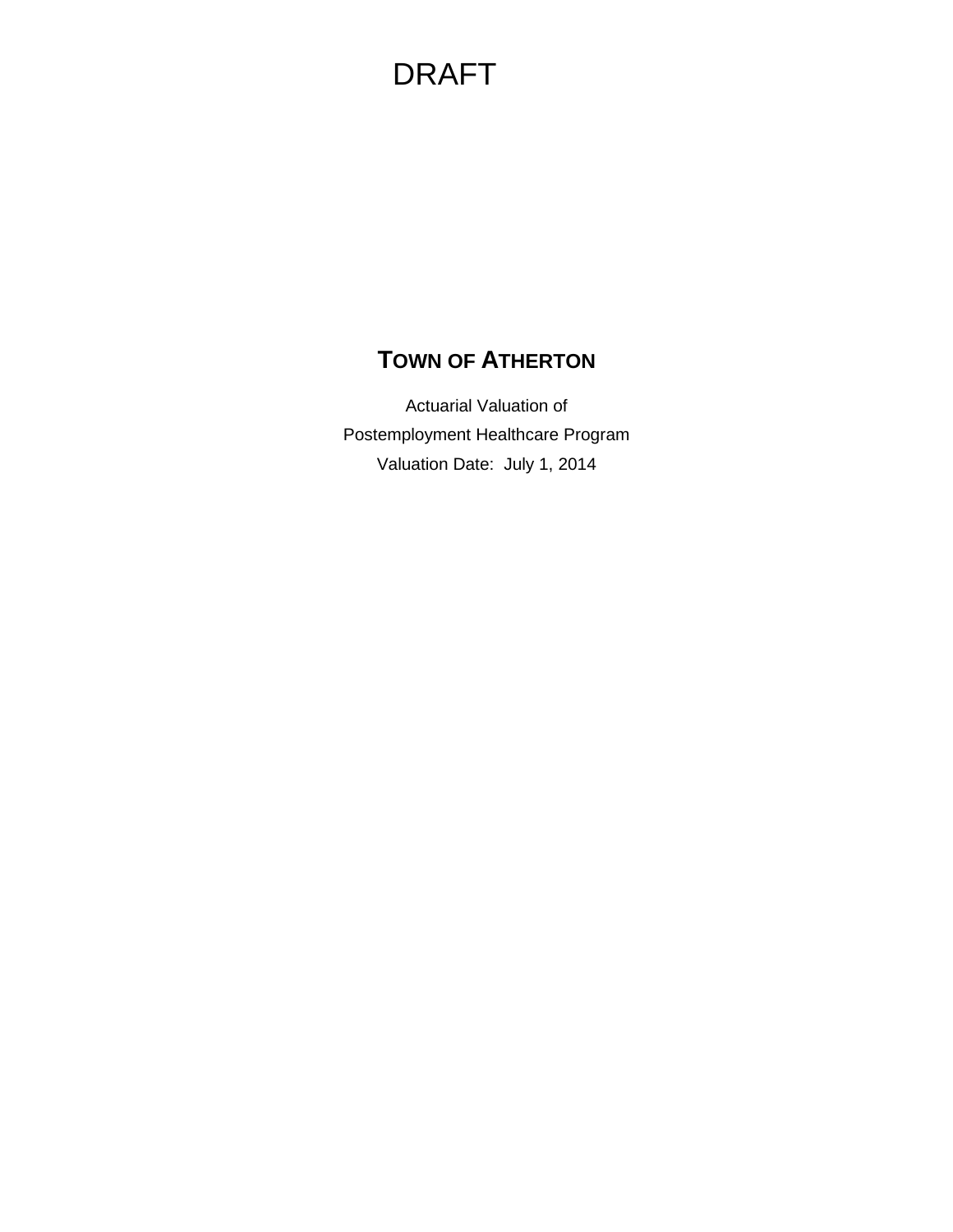November 19, 2014

Mr. Robert Barron III Finance Director Town of Atherton 91 Ashfield Road Atherton, CA 94027

Dear Mr. Barron:

### **Re: Actuarial Valuation of Postemployment Health Benefits**

The Nicolay Consulting Group is pleased to present the results of the July 1, 2014 actuarial valuation of the Town of Atherton postemployment healthcare program. In preparing the report, we relied on employee data and plan information supplied by the Town. On the basis of that information, this report has been prepared in accordance with generally accepted actuarial principles and methods. It is our opinion that the actuarial assumptions used are reasonably related to the actual experience of the plan and to anticipated future experience.

The financial projections presented in this letter are intended for the Town's internal use in evaluating the potential cost of the retiree health programs. Because future events frequently do not occur as expected, it should be recognized that there are usually differences between anticipated and actual results. These differences may be material, especially if there are significant changes in the employee or retiree population. Consequently, we can express no assurance that the projected values will occur. We recommend that the Town obtain an updated actuarial valuation on a periodic basis.

I, the undersigned, meet the Qualification Standards of the American Academy of Actuaries to render the actuarial opinion contained herein.

Questions about the report should be directed to Doug Tokerud at (415) 512-5300 x220.

Sincerely,

NICOLAY CONSULTING GROUP

By:  $\rule{1em}{0.15mm}$ 

Douglas R. Tokerud, F.S.A., M.A.A.A.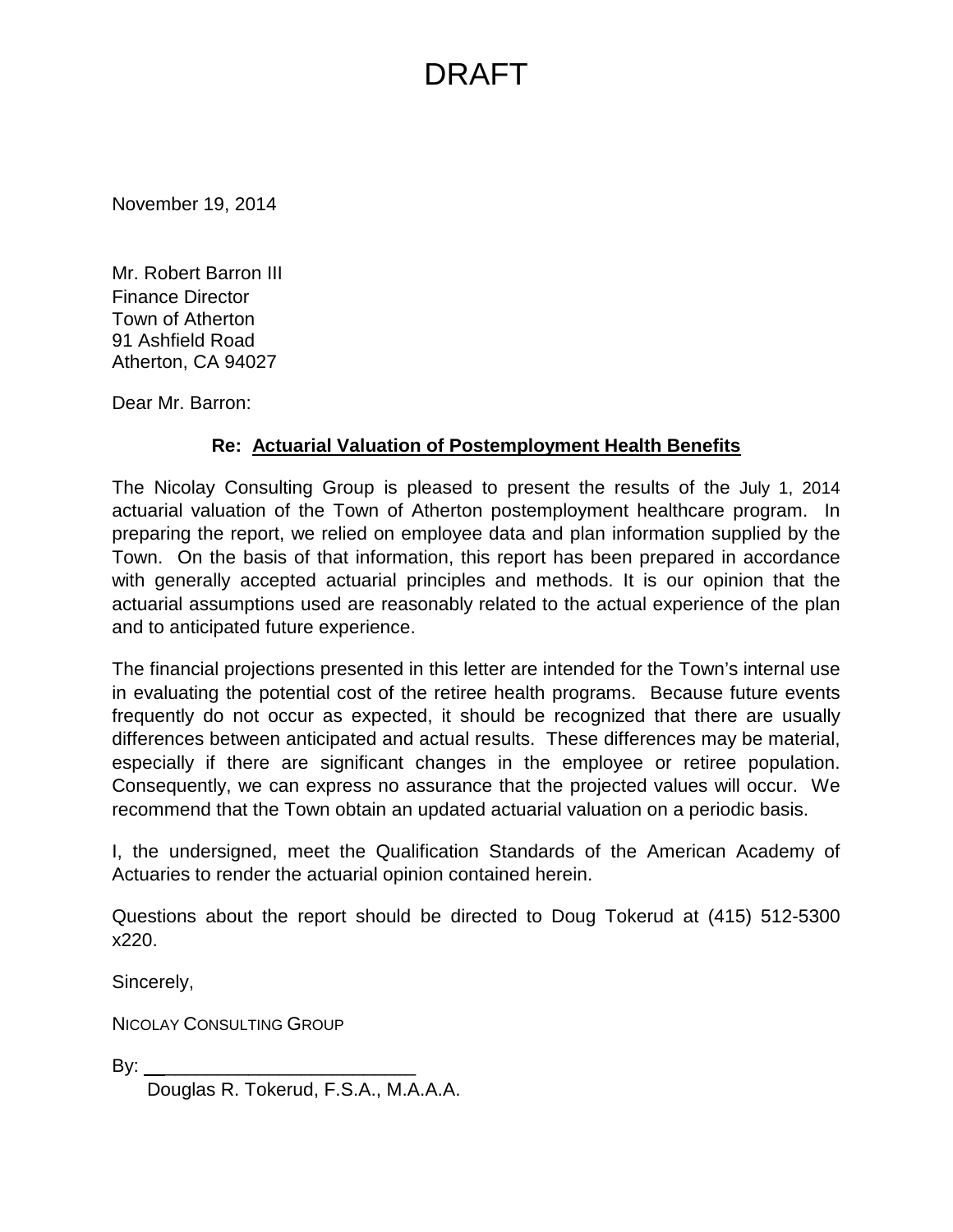## **TOWN OF ATHERTON**

## **Table of Contents**

| <b>SECTION</b>     | <b>TITLE</b>                             | <b>PAGE</b> |
|--------------------|------------------------------------------|-------------|
| <b>SECTION I</b>   | Introduction                             | 1           |
| <b>SECTION II</b>  | <b>Valuation Results</b>                 | 2           |
| <b>SECTION III</b> | Plan Description and Demographic Summary | 6           |
| <b>SECTION IV</b>  | <b>Actuarial Method and Assumptions</b>  | 9           |
| <b>SECTION V</b>   | Glossary                                 | 18          |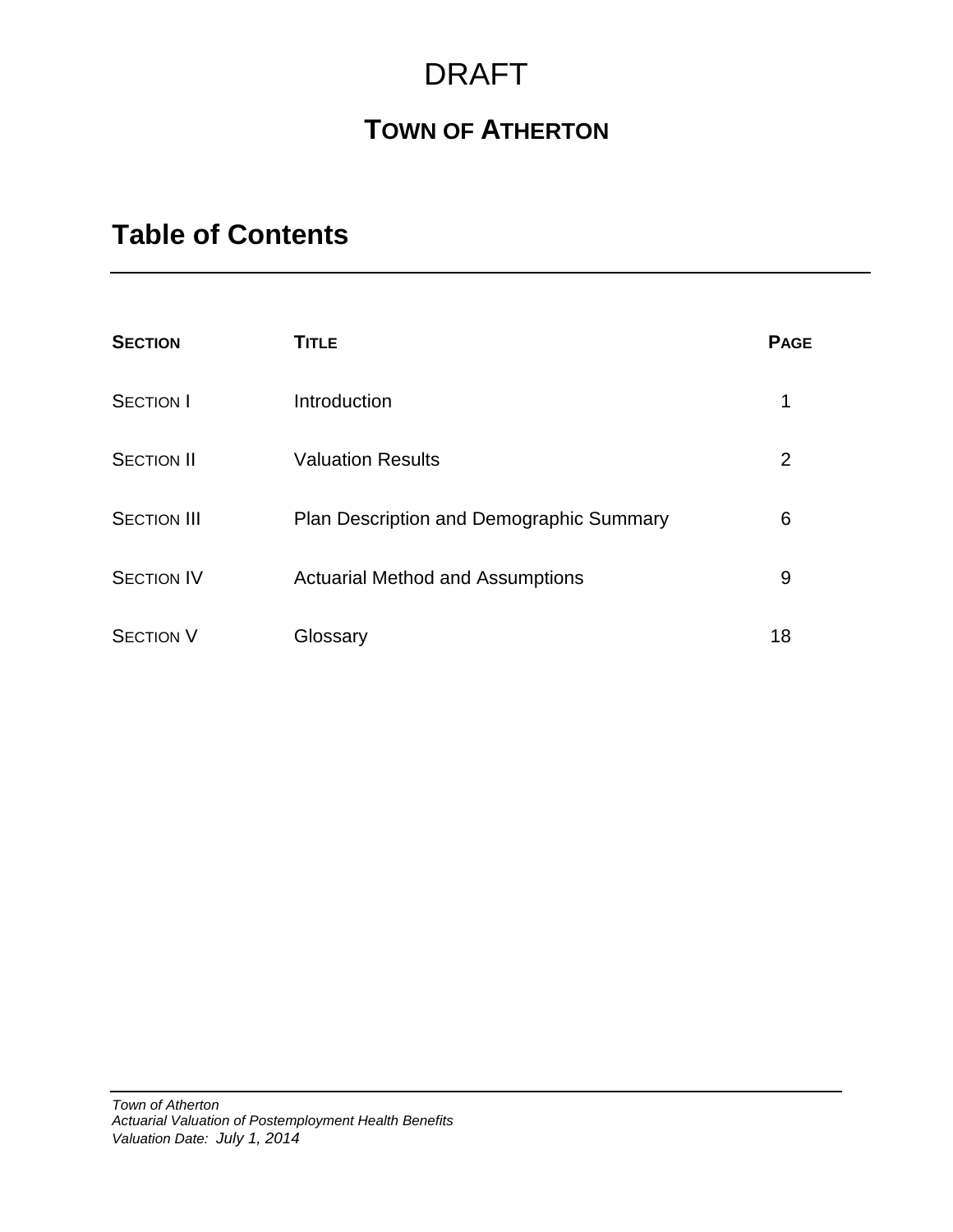# **SECTION I Introduction**

The Town of Atherton sponsors postemployment health benefits to retirees who meet certain eligibility requirements. This report provides an estimate of the Town's liability as of July 1, 2014 and a ten-year projection of the pay-as-you-go cost of providing the benefits. **Section II** contains valuation results. **Section III** describes the plans and presents a demographic summary. **Section IV** describes the actuarial method and assumptions used to complete the valuation. **Section V** contains a Glossary of Terms.

## **Accounting Requirements**

In July 2004 the Governmental Accounting Standards Board issued **Statement 45**, *Accounting and Financial Reporting by Employers for Postemployment Benefits Other Than Pensions*. This statement requires governmental entities to begin accounting for postemployment benefits on an accrual basis. Public entities that sponsor postemployment benefits are required to account for the cost of those benefits using accrual accounting rather than the more common pay-as-you-go accounting. This means that each employee's benefit "accrues" throughout their working lifetime and that employers are required to show the annual accruals as a current year expense.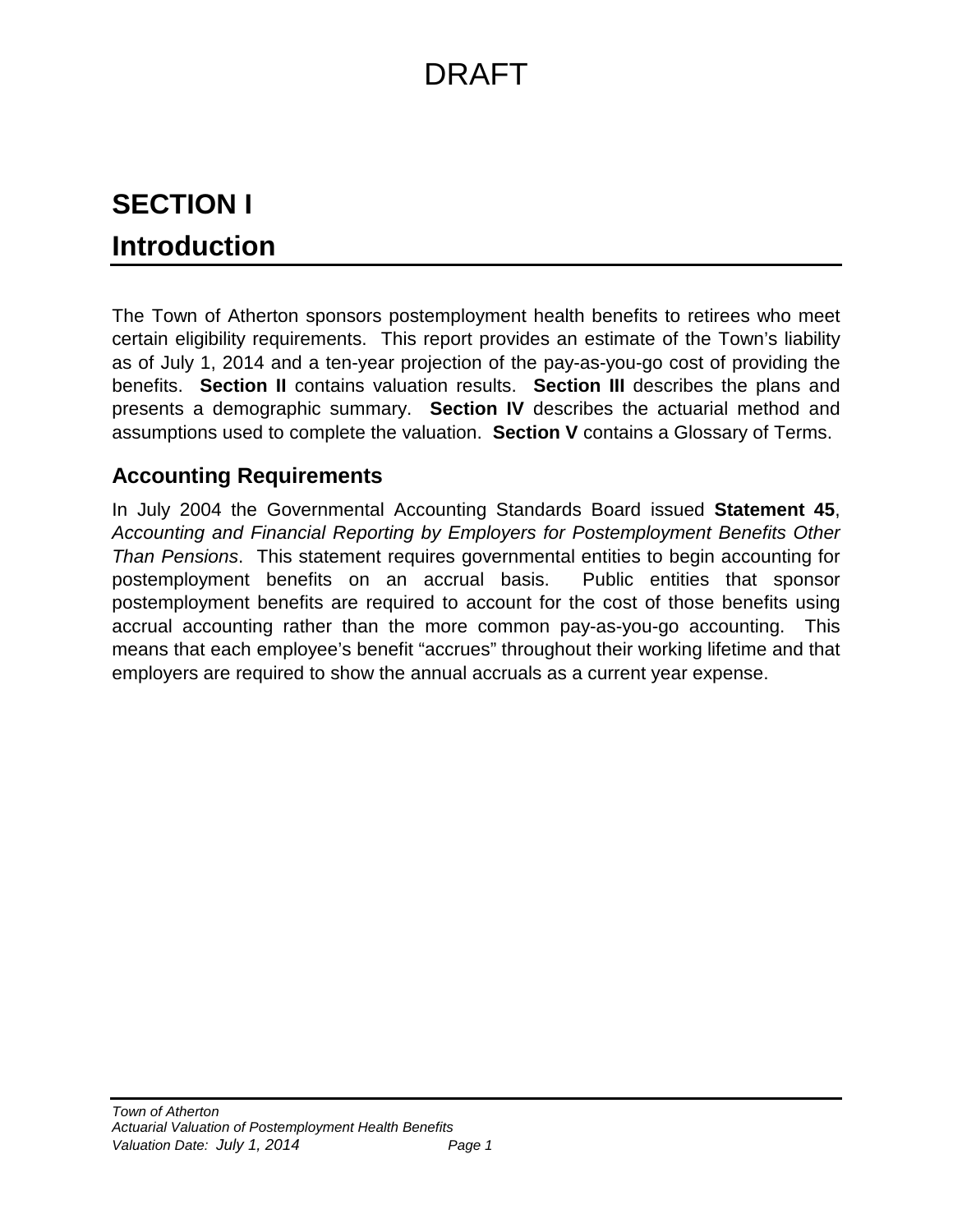## **SECTION II**

## **Valuation Results**

Tables 2-1a and 2-1b contain estimates of the present value of the cost of postemployment medical benefits attributable to past service rendered by current retirees and employees who are expected to receive the benefit and attributable to future service expected to be rendered by current employees. The valuation results are based on a 6.00% discount rate. The results assume that the Town contributes \$1,020,000 in the 2014/15 year and the full annual OPEB cost each year (including City benefits paid for retirees) thereafter.

A primary goal of GASB 45 is to require employers to recognize postemployment healthcare expense systematically over periods approximating employees' years of service. The Actuarial Accrued Liability represents the estimated present value of future benefits that are associated with past service rendered by employees and retirees. The Unfunded Actuarial Accrued Liability is the excess of the Actuarial Accrued Liability over the Actuarial Value of any Assets.

|                                                                           | Table 2-1a                                              | <b>Present Value of Future Postretirement Medical Benefits</b>   |                                         |
|---------------------------------------------------------------------------|---------------------------------------------------------|------------------------------------------------------------------|-----------------------------------------|
|                                                                           | As of July 1, 2014                                      |                                                                  |                                         |
|                                                                           | <b>Present Value</b><br>Attributable to<br>Past Service | <b>Present Value</b><br>Attributable to<br><b>Future Service</b> | Total                                   |
| <b>Active Employees</b><br><b>Retirees and Surviving Spouses</b><br>Total | \$1,851,691<br>5,607,553<br>\$7,459,244                 | \$1,283,546<br>\$1,283,546                                       | \$3,135,237<br>5,607,553<br>\$8,742,790 |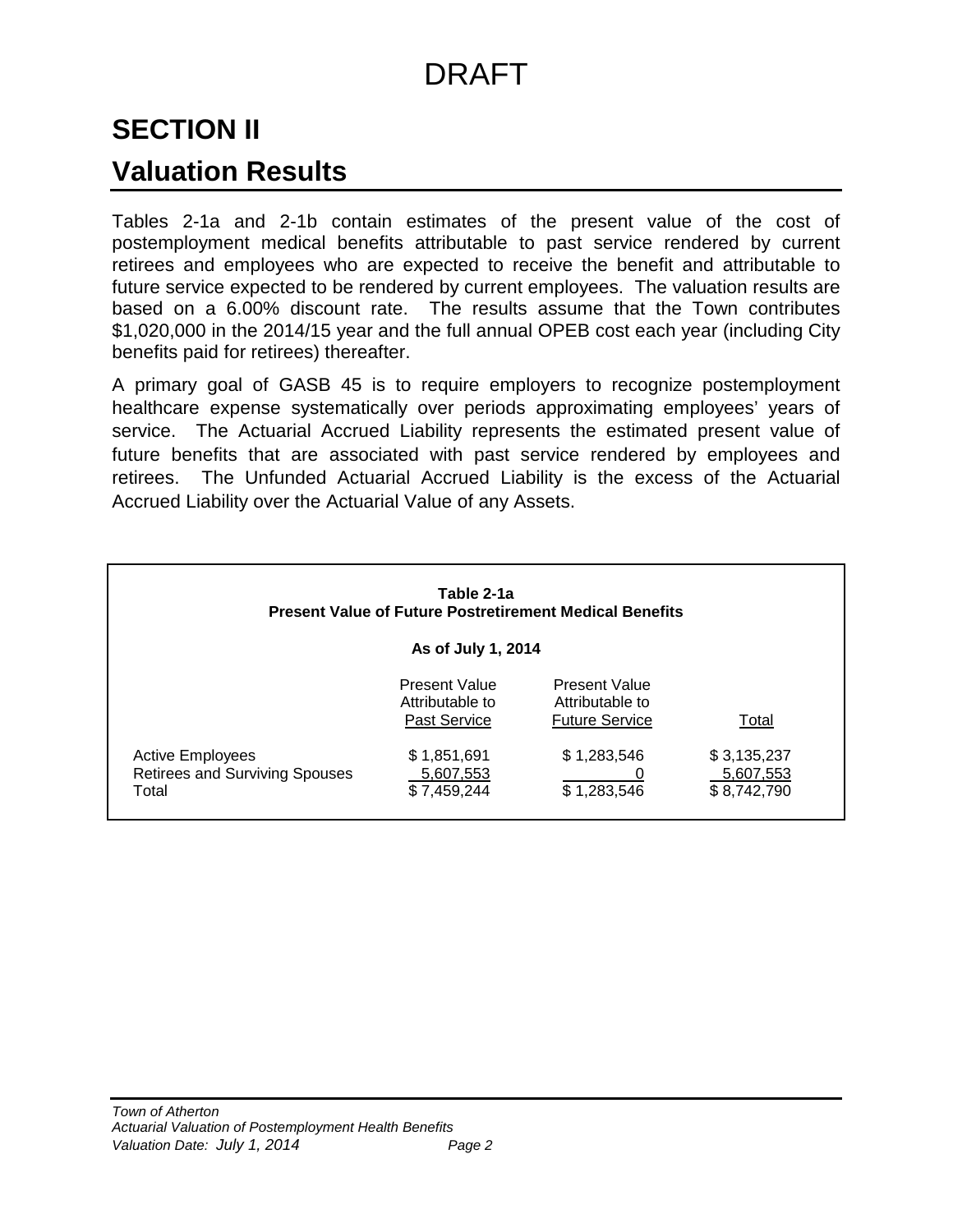|                                                                              |                                       | Table 2-1b<br><b>Present Value of Future Benefit Cost</b><br>Attributable to Past Service (i.e., Actuarial Accrued Liability) |                                       |                                         |
|------------------------------------------------------------------------------|---------------------------------------|-------------------------------------------------------------------------------------------------------------------------------|---------------------------------------|-----------------------------------------|
|                                                                              |                                       | as of July 1, 2014                                                                                                            |                                       |                                         |
|                                                                              | Management                            | Police                                                                                                                        | <b>Teamsters</b>                      | Total                                   |
| Actives<br><b>Retirees and Spouses</b><br><b>Actuarial Accrued Liability</b> | \$574,895<br>1,818,897<br>\$2,393,792 | \$927,694<br>2,649,444<br>\$3,577,138                                                                                         | \$349,102<br>1,139,212<br>\$1,488,314 | \$1,851,691<br>5,607,553<br>\$7,459,244 |
| Actuarial Value of Assets                                                    |                                       |                                                                                                                               |                                       | \$3,513,466                             |
| Unfunded Actuarial Accrued Liability                                         |                                       |                                                                                                                               |                                       | \$3,945,778                             |

### **Projected Postemployment Health Benefit Costs**

Table 2-2 contains a ten-year projection of the benefits that the Town is expected to pay to current and future retirees.

|           | Table 2-2                                         |
|-----------|---------------------------------------------------|
|           | <b>Estimated Future</b><br>pay-as-you-go Benefits |
| Year      | <b>Estimated Amount</b>                           |
| 2014/15   | \$409,229                                         |
| 2015/16   | \$415,483                                         |
| 2016/17   | \$434,373                                         |
| 2017/18   | \$448,215                                         |
| 2018/19   | \$461,191                                         |
| 2019/20   | \$474,212                                         |
| 2020 / 21 | \$494,720                                         |
| 2021/22   | \$517,675                                         |
| 2022/23   | \$535,040                                         |
| 2023/24   | \$541,394                                         |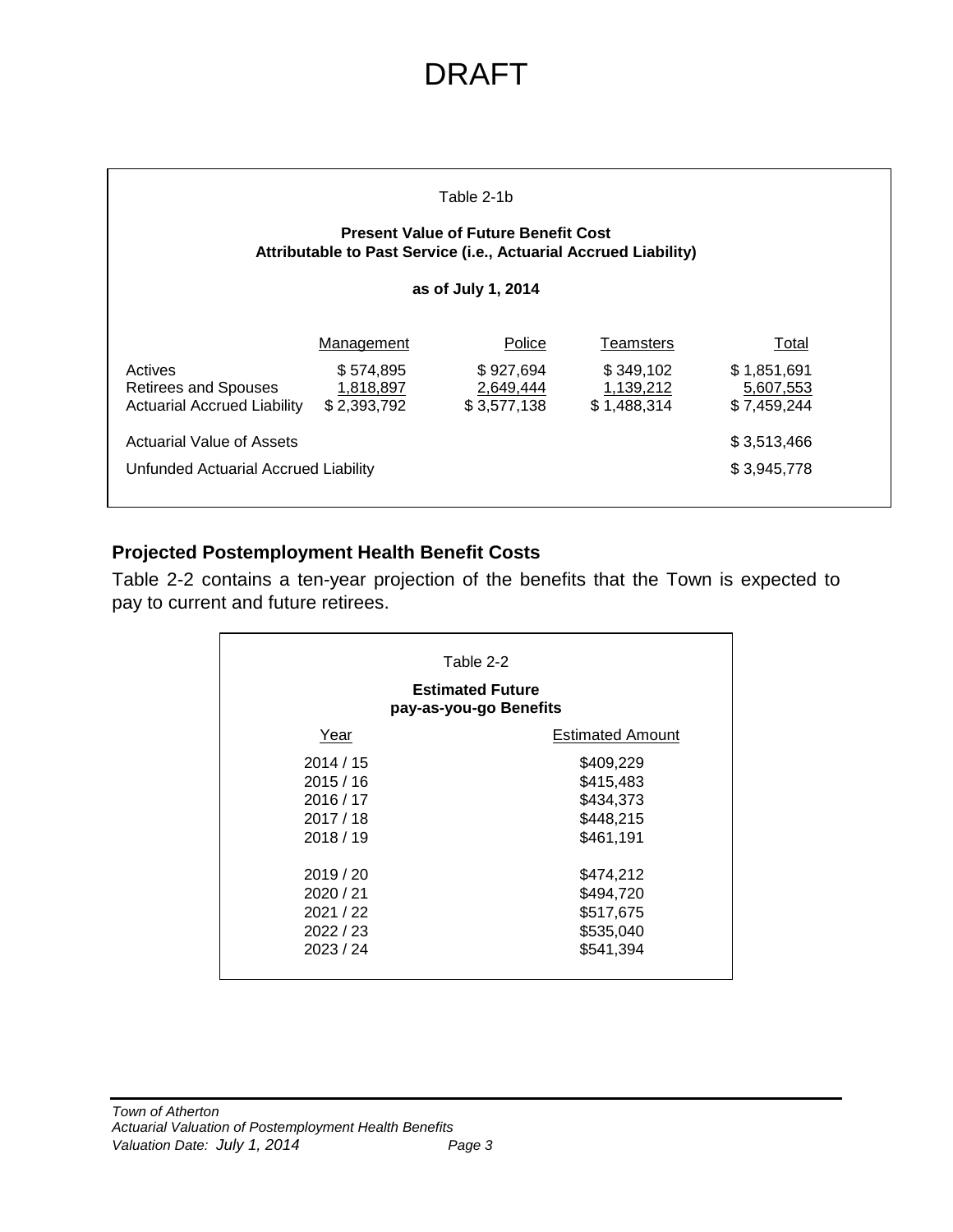## **GASB 45 Benefit Costs**

The Town's financial statements will contain disclosure of information regarding funding, costs and provisions of the postemployment plans.

The following Tables provide information that will be used in the preparation of the Town's June 30, 2015 financial statements assuming the Town pays the Annual OPEB Cost each year.

The first year Annual Required Contribution (ARC) consisted of the Normal Cost plus the portion of the Unfunded Actuarial Accrued Liability that is to be amortized in that year. The Normal Cost is the portion of the actuarial present value of future benefits that is allocated to the current year. Another interpretation is that the Normal Cost is the present value of future benefits that are "earned" by employees for service rendered during the current year. This valuation is based on the Entry Age Normal Cost method of calculation and an attribution period that runs from date of hire until the expected retirement date.

In the year the new accounting rules first became effective, employers were allowed to commence amortization of the Unfunded Actuarial Accrued Liability over a period not to exceed 30 years. Tables 2-3 and 2-4 are based on a level percentage of payroll amortization over the remaining 25 years of the original 30 years period.

| Table 2-3                                                                                             |             |
|-------------------------------------------------------------------------------------------------------|-------------|
| Development of 2014/2015 Fiscal Year<br>Annual Required Contribution - based on a 6.00% discount rate |             |
| Actuarial Accrued Liability                                                                           | \$7,459,244 |
| Actuarial Value of Assets                                                                             | 3,513,466   |
| Unfunded Actuarial Accrued Liability                                                                  | \$3,945,778 |
| Illustrative Amortization Period                                                                      | 25 years    |
| Amortization Factor (based on 6.00% Discount Rate)                                                    | 17.515      |
| Annual % of Payroll Amortization of Unfunded AAL                                                      | \$225,276   |
| Normal Cost (based on the Entry Age Normal Method)                                                    | 142,517     |
| Annual Required Contribution                                                                          | \$367,793   |
| Annual OPEB Cost (see next page)*                                                                     | \$364,557   |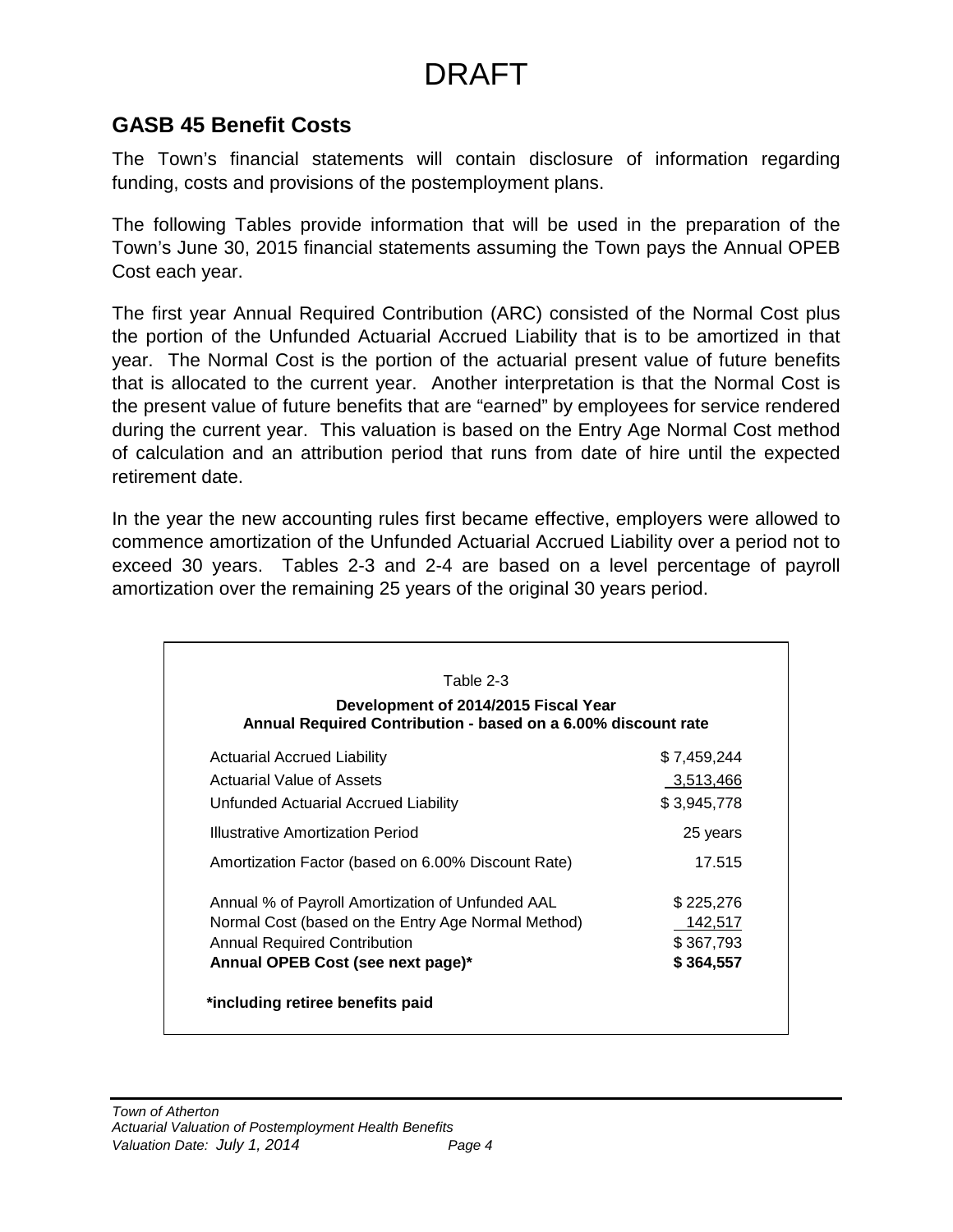Table 2-4 presents a projection under the assumptions that the Town **contributes \$1,020,000 in 2014/15 and \$680,684 in 2015/16, in addition to benefits paid,** the discount rate remains 6.00%, and the Normal Cost component of the ARC increases by 5% per year throughout the period.

|                                                    |                | Table 2-4                                              |                                                                               |                                                      |             |
|----------------------------------------------------|----------------|--------------------------------------------------------|-------------------------------------------------------------------------------|------------------------------------------------------|-------------|
|                                                    |                | <b>Town of Atherton</b>                                |                                                                               |                                                      |             |
|                                                    |                |                                                        |                                                                               |                                                      |             |
|                                                    |                | Projection of Annual OPEB Cost and Net OPEB Obligation |                                                                               |                                                      |             |
|                                                    |                |                                                        | Based on a 6.00% discount rate and the Entry Age Normal Actuarial Cost Method |                                                      |             |
|                                                    | 2014 / 2015    | 2015 / 2016                                            | 2016 / 2017                                                                   | 2018 / 2019                                          | 2019 / 2020 |
| <b>Actuarial Accrued Liability (AAL)</b>           | \$7,459,244    | \$7,627,989                                            |                                                                               |                                                      |             |
| Actuarial Value of Assets at beginning of year     | \$3,513,466    | \$4,810,591                                            |                                                                               | <b>Important Note:</b> The Actuarial Standards Board |             |
| <b>Unfunded Actuarial Accrued Liability (UAAL)</b> | \$3,945,778    | \$2,817,397                                            | recently issued a major restatement of ASOP 6.                                |                                                      |             |
|                                                    |                |                                                        |                                                                               | Perhaps the most important change will be the        |             |
| <b>Remaining Amortization Period</b>               | 25             | 24                                                     | prohibition of using "community rated accounting,"                            |                                                      |             |
|                                                    |                |                                                        |                                                                               | which is described at the bottom of page 12.         |             |
| Normal Cost                                        | \$142,517      | \$149,643                                              |                                                                               | This may result in an as yet unknown, significant    |             |
| Amortization of UAAL                               | \$225,276      | \$165,599                                              |                                                                               | increase in accounting costs, probably starting      |             |
| Annual Required Contribution (ARC)                 | \$367,793      | \$315,242                                              | in the 2016/17 fiscal year.                                                   |                                                      |             |
| Annual Required Contribution (ARC)                 | \$367,793      | \$315,242                                              |                                                                               |                                                      |             |
| Interest on net OPEB Obligation                    | (\$66,772)     | (\$130,652)                                            |                                                                               |                                                      |             |
| Adjustment to ARC                                  | \$63,537       | \$127,990                                              |                                                                               |                                                      |             |
| <b>Annual OPEB Cost</b>                            | \$364,557      | \$312,580                                              |                                                                               |                                                      |             |
| Town Contribution (including benefits paid)        | (S1, 429, 229) | (\$1,096,167)                                          |                                                                               |                                                      |             |
| Increase in net OPEB Obligation (Asset)            | (\$1,064,672)  | \$ (783, 587)                                          |                                                                               |                                                      |             |
| Net OPEB Obligation (Asset) - Beginning of Year    | (\$1,112,868)  | (\$2,177,539)                                          |                                                                               |                                                      |             |
| Net OPEB Obligation (Asset) - End of Year          | (\$2,177,539)  | (\$2,961,126)                                          |                                                                               |                                                      |             |
| Projected Benefits Paid                            | \$409,229      | \$415,483                                              |                                                                               |                                                      |             |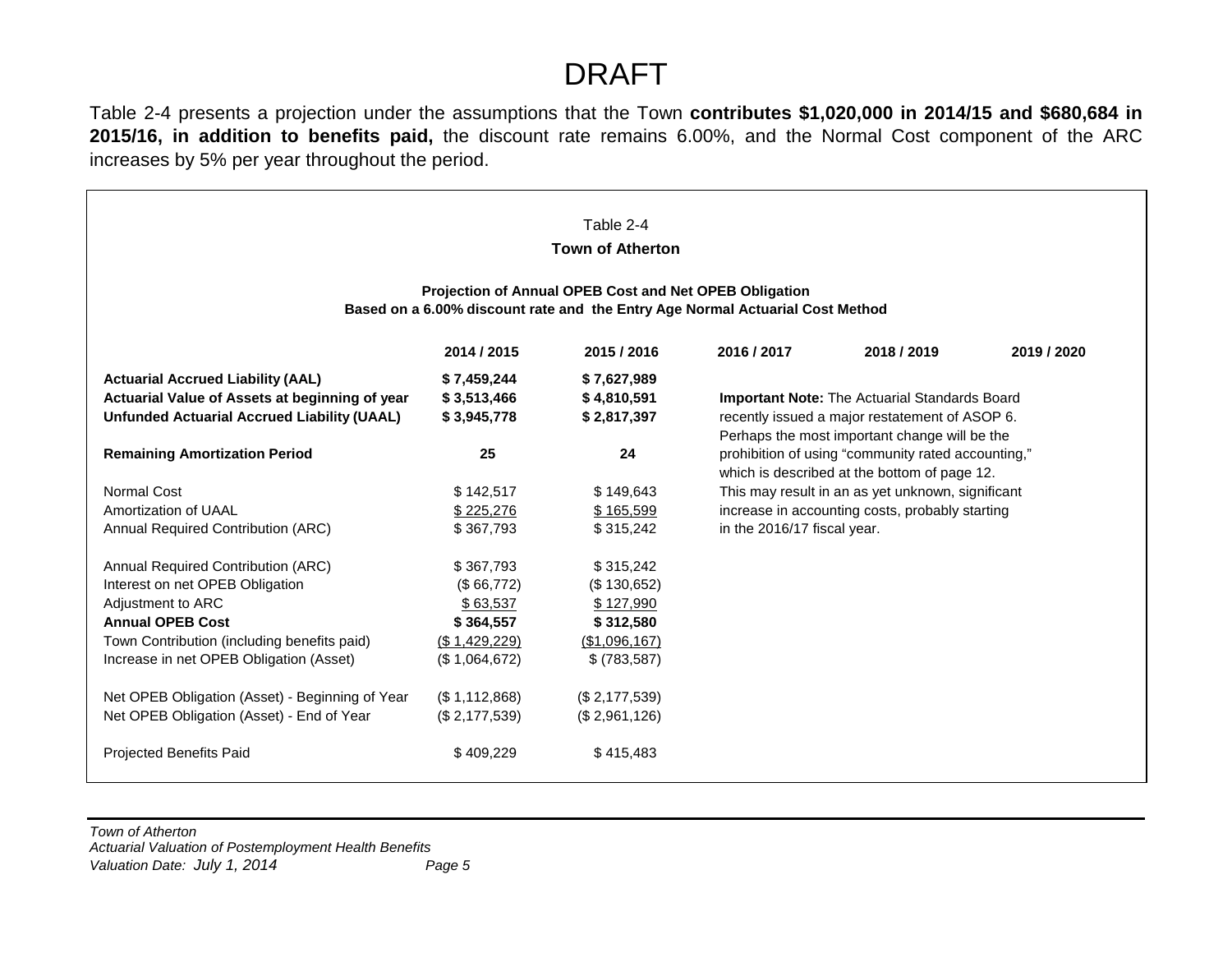# **SECTION III Plan Description and Demographic Summary**

## **Benefit Description**

The Town of Atherton participates in the CalPERS medical program. Retirees who qualify for a CalPERS pension are entitled to employer paid CalPERS medical benefits as described below. The Town does not pay for dental, vision or other health and welfare benefits for retirees.

Employees who retire from the Town, receive a PERS pension and continue their CalPERS medical coverage are eligible to receive the benefit described below. This benefit continues throughout the life of the retiree and surviving spouse.

### **Management Employees (non-represented), hired before adoption of Management Resolution on November 17, 2010**

The Town pays 100% of premiums for any medical coverage and any family status.

### **Management Employees (non-represented), hired after adoption of November 17, 2010 and before June 30, 2013**

The Town pays up to a maximum of the single employee Kaiser premium regardless of family status. A spouse or dependent is only covered if the employee's premium is less than this maximum. After age 65, the Town pays up to a maximum of the reduced post age 65 single employee Kaiser premium.

Employees retiring from the Town and CalPERS concurrently with at least 5 years of service will receive the basic Public Employees Medical and Hospital Care Act (PEMHCA) minimum contribution by law. For calendar year 2014 it is \$119, \$122 in 2015. If they have 10 or more years of service, they are subject to a vesting schedule, as detailed below: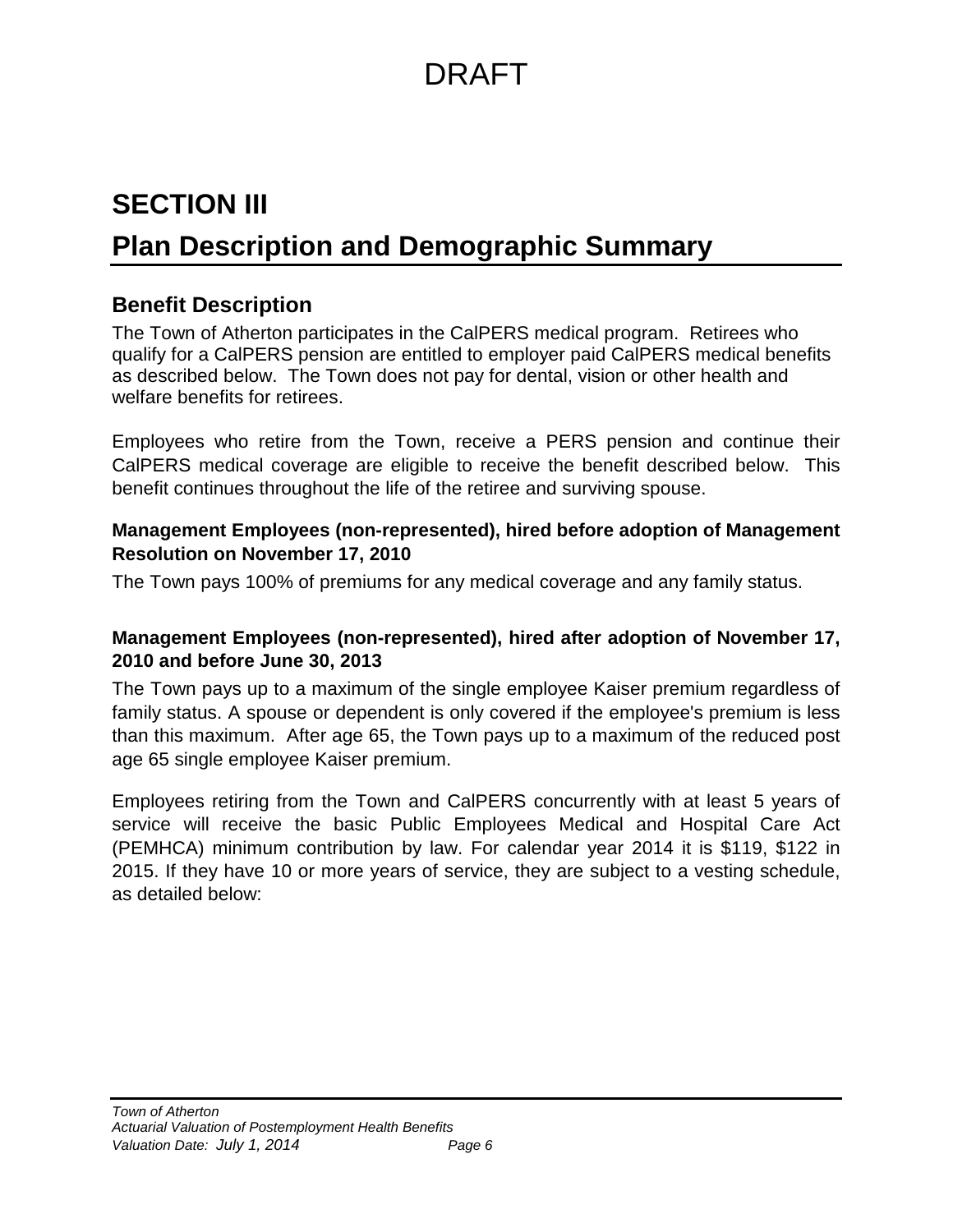| <b>Credit Years of Service</b> | % of Town Contribution |
|--------------------------------|------------------------|
| 10                             | 50%                    |
| 11                             | 55%                    |
| 12                             | 60%                    |
| 13                             | 65%                    |
| 14                             | 70%                    |
| 15                             | 75%                    |
| 16                             | 80%                    |
| 17                             | 85%                    |
| 18                             | 90%                    |
| 19                             | 95%                    |
| 20                             | 100%                   |

### **Management Employees (non-represented), hired on or after July 1, 2013**

The Town pays the CalPERS minimum benefit, which is \$115 per month as of 2013.

### **APOA Police Officers, retired before October 1, 2013**

The Town pays a **maximum monthly benefit of \$1,247.06** which is assumed to not increase in the future.

### **Members of the APOA Police Officers, hired before October 1, 2013 but retired or will retire after October 1, 2013**

The Town pays up to a maximum of 90% of the Kaiser premium for any family status. This cap is assumed to increase at half the excess of the assumed rate of increase over 3% each year, with a minimum of 0%. This assumption is based on the language in Resolution 13-37, page 8, Paragraph C. a., and assumes that the same language will continue in years after 2016.

Employees retiring from the Town and CalPERS concurrently with at least 5 years of service will receive the basic Public Employees Medical and Hospital Care Act (PEMHCA) minimum contribution by law. For calendar year 2014 it is \$119, \$122 in 2015. If they have 10 or more years of service, they are subject to a vesting schedule, as detailed below: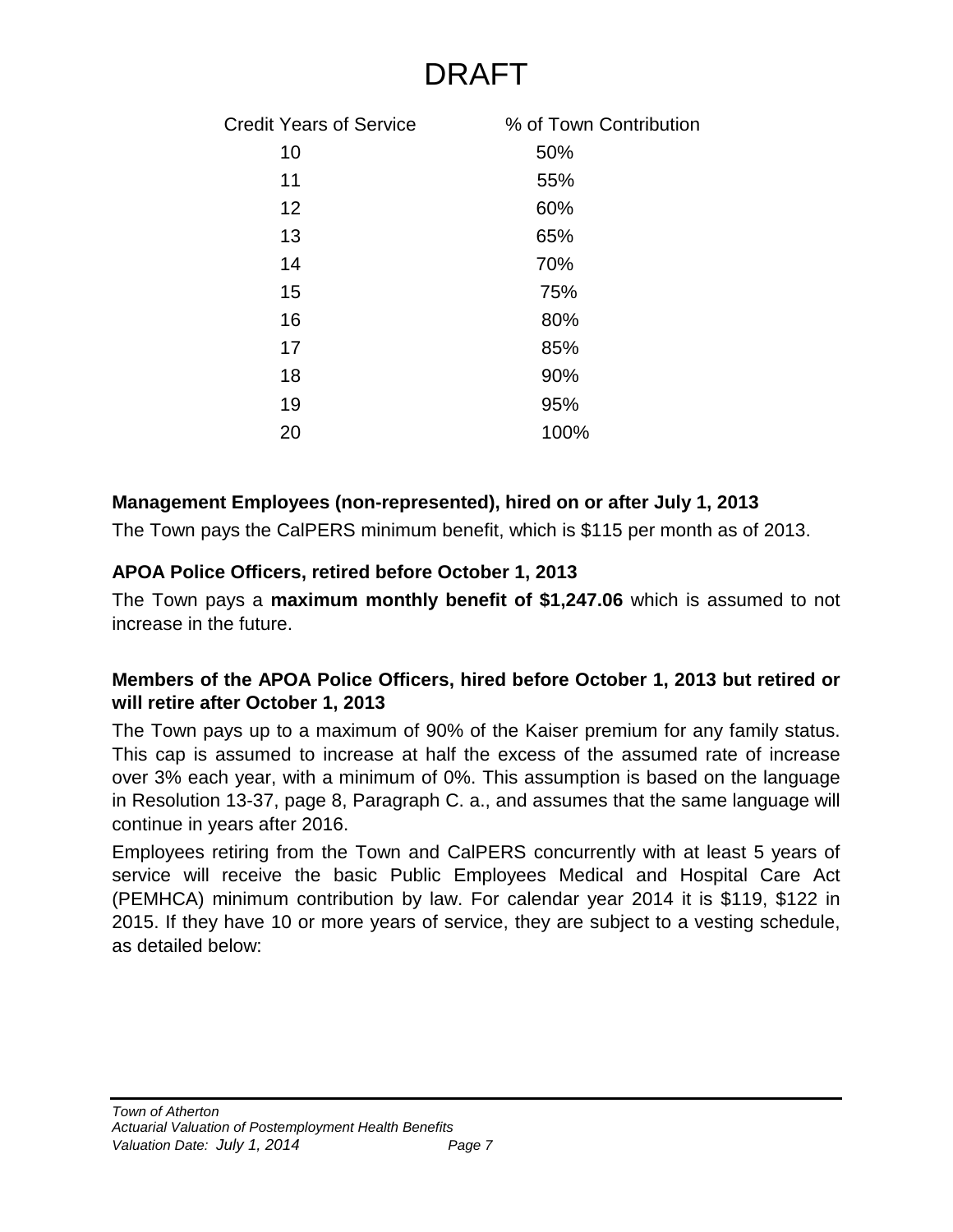| <b>Credit Years of Service</b> | % of Town Contribution |
|--------------------------------|------------------------|
| 10                             | 50%                    |
| 11                             | 55%                    |
| 12                             | 60%                    |
| 13                             | 65%                    |
| 14                             | 70%                    |
| 15                             | 75%                    |
| 16                             | 80%                    |
| 17                             | 85%                    |
| 18                             | 90%                    |
| 19                             | 95%                    |
| 20                             | 100%                   |
|                                |                        |

APOA employees retiring on disability from employment of the Town while in a job classification covered by this MOU and said disability arising from employment with the Town, shall receive 90% of the Town contribution of Kaiser.

### **APOA Police Officers, hired on or after October 1, 2013**

The Town pays up to a maximum of the PEMHCA Minimum (\$119 in 2014, \$122 in 2015).

### **Teamsters and Confidential employees- (non-management, miscellaneous) hired before January 19, 2011**

The Town pays up to a maximum benefit of 95% of Blue Shield Access Plus basic/supplemental Bay Area/Sacramento HMO premiums. This applies to any medical coverage and any family status. After age 65, the Town pays only 95% of the reduced post age 65 premiums.

### **Teamsters and Confidential employees (non-mangement, miscellaneous) hired after January 19, 2011**

The Town pays up to a maximum of the single employee Kaiser premium regardless of family status. A spouse or dependent is only covered if the employee's premium is less than this maximum. After age 65, the Town pays up to a maximum of the reduced post age 65 single employee Kaiser premiums. If they have 10 or more years of service, they are subject to a vesting schedule, as detailed below: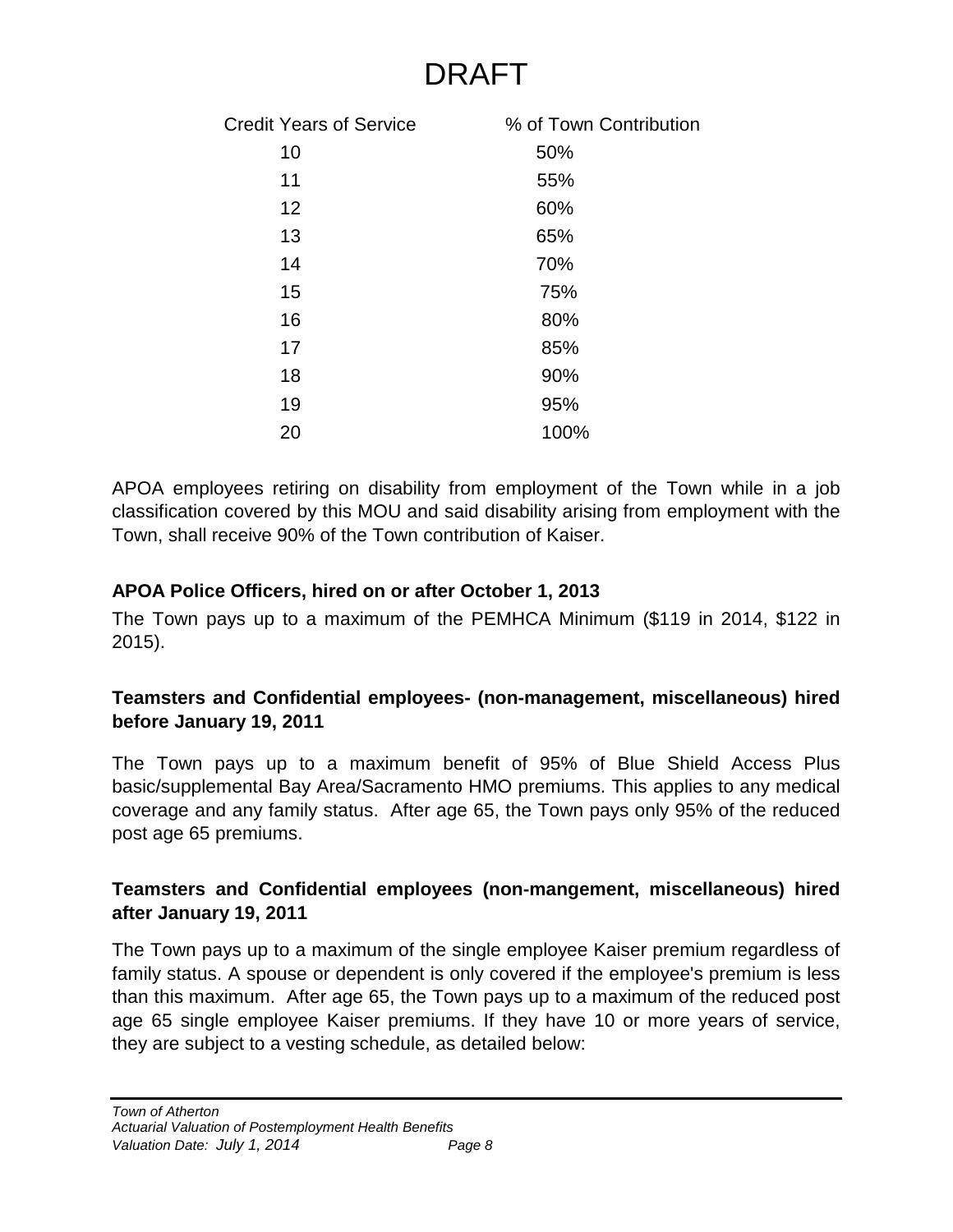| <b>Credit Years of Service</b> | % of Town Contribution |
|--------------------------------|------------------------|
| 10                             | 50%                    |
| 11                             | 55%                    |
| 12                             | 60%                    |
| 13                             | 65%                    |
| 14                             | 70%                    |
| 15                             | 75%                    |
| 16                             | 80%                    |
| 17                             | 85%                    |
| 18                             | 90%                    |
| 19                             | 95%                    |
| 20                             | 100%                   |
|                                |                        |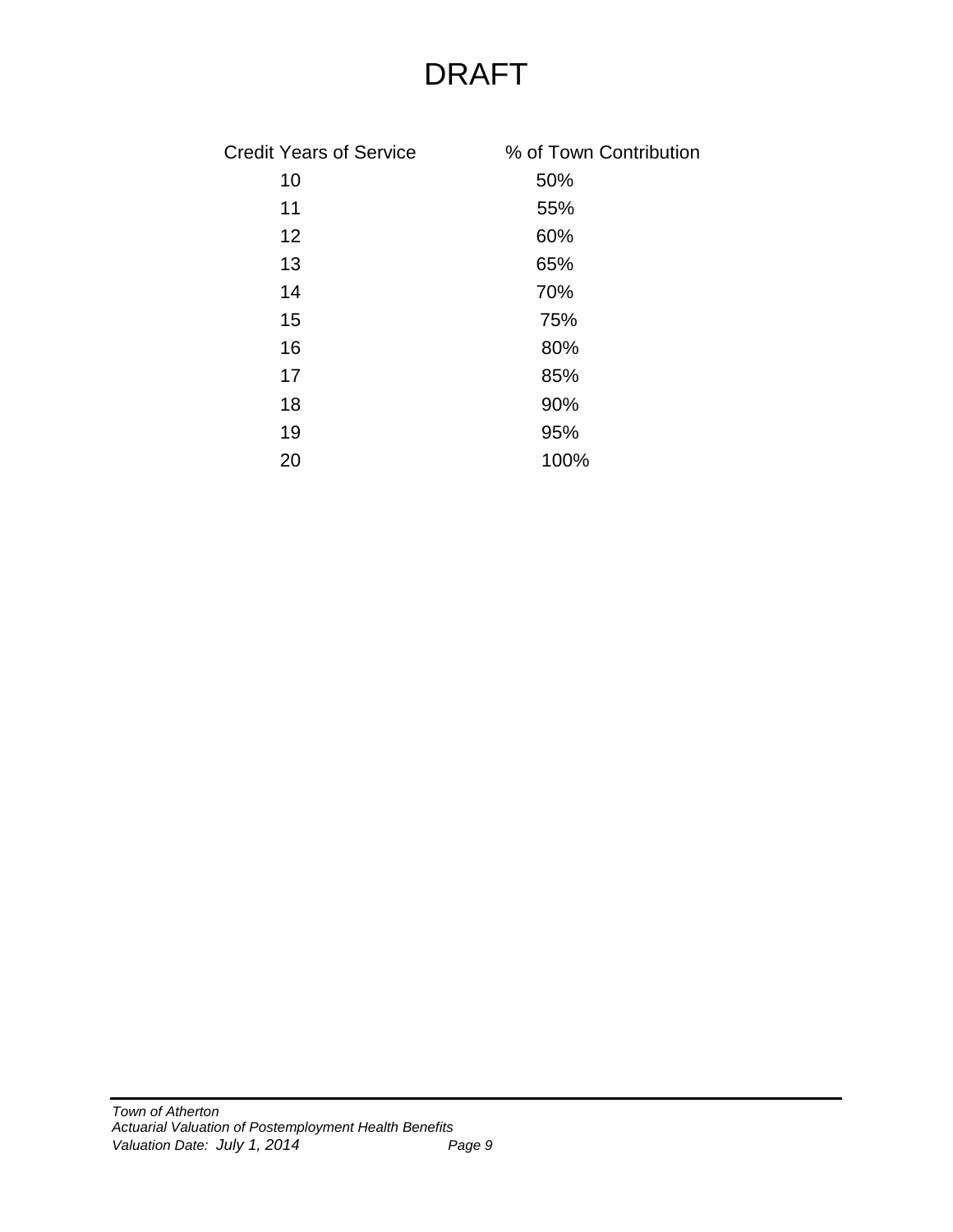## **Demographic Data**

The Town provided demographic information on current active and retired employees. This data was used to perform a July 1, 2014 valuation.

Tables 3-1 and 3-2 contain summaries of the demographic information provided by the Town.

| Age and Sex Table of Retired Employees<br>and Surviving Spouses<br>as of July 1, 2014 |               |          |              |  |
|---------------------------------------------------------------------------------------|---------------|----------|--------------|--|
| Age                                                                                   | <b>Female</b> | Male     | <b>Total</b> |  |
| Under 50                                                                              | O             |          |              |  |
| 50-54                                                                                 |               | 4        | 5            |  |
| 55-59                                                                                 | 3             | 5        | 8            |  |
| 60-64                                                                                 | 3             | 4        |              |  |
| 65-69                                                                                 | 3             | 2        | 5            |  |
| 70-74                                                                                 |               | 3        | 4            |  |
| 75-79                                                                                 |               | 5        | 5            |  |
| 80 and Older                                                                          |               | <u>0</u> |              |  |
| Total                                                                                 | 12            | 24       | 36           |  |

|              |                |               | Table 3-2               |                                           |               |              |
|--------------|----------------|---------------|-------------------------|-------------------------------------------|---------------|--------------|
|              |                |               |                         | Age and Service Table of Active Employees |               |              |
|              |                |               | as of July 1, 2014      |                                           |               |              |
|              |                |               | <b>Years of Service</b> |                                           |               |              |
| Age          | <5             | $5-9$         | $10 - 14$               | $15 - 19$                                 | $20+$         | <b>Total</b> |
| Under 30     |                |               | O                       | 0                                         | 0             |              |
| $30 - 34$    | 4              | 3             | O                       | 0                                         | O             |              |
| $35 - 39$    | $\overline{2}$ |               |                         |                                           |               | 5            |
| 40 - 44      | 3              | 0             |                         | 2                                         |               | 6            |
| 45 - 49      | 3              |               | 2                       | 0                                         |               |              |
| $50 - 54$    |                |               | 4                       | 0                                         |               | 6            |
| $55 - 59$    | 0              |               | O                       | 0                                         |               |              |
| $60 - 64$    |                | 0             | U                       | 0                                         |               |              |
| 65 and Older | $\overline{0}$ |               |                         |                                           |               |              |
| Total        | 15             | $\frac{0}{7}$ | $\frac{0}{8}$           | $\frac{0}{3}$                             | $\frac{1}{2}$ | 35           |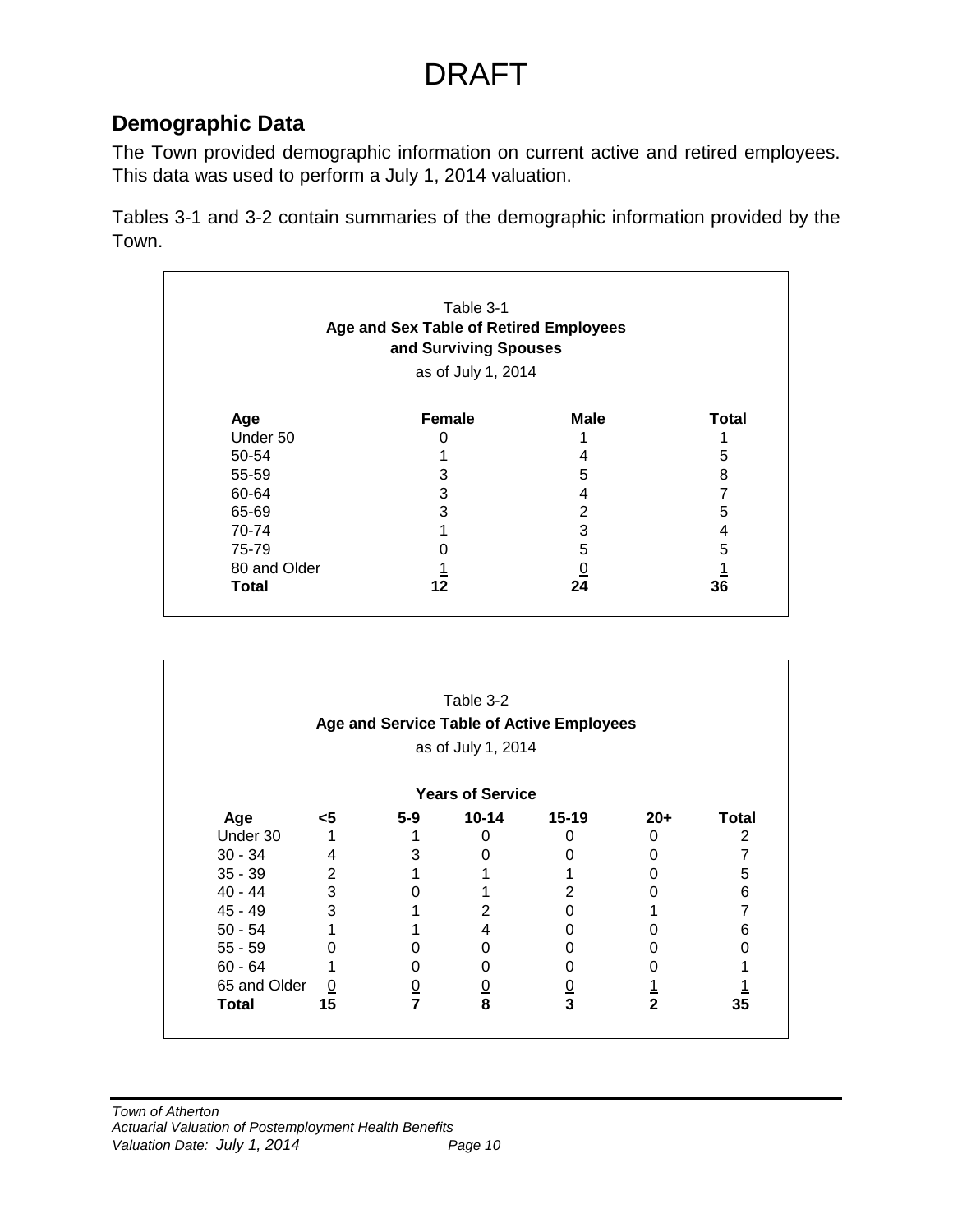# **SECTION IV Actuarial Method and Assumptions**

In order to project the Town's liabilities into the future, a number of economic, demographic, and baseline cost assumptions are necessary. Where appropriate we used the same assumptions used by PERS in the most recent California PERS pension valuations.

### **Actuarial Cost Method**

The valuation was completed using the Entry Age Normal Cost Method. An Actuarial Cost Method is a procedure for allocating the actuarial present value of benefits and expenses and for developing an actuarially equivalent allocation of such value to time periods, usually in the form of a Normal Cost and an Actuarial Accrued Liability. The Entry Age Normal cost method allocates the present value of future benefits on a level basis over the earnings or service (in this case earnings) of each employee between the hire date and assumed retirement age. The portion of the present value of future benefits allocated to a valuation year is called the Normal Cost. The portion allocated to all prior years is called the Actuarial Accrued Liability.

### **Valuation Date**

The valuation date is July 1, 2014. This date is the starting point from which current health premium costs are projected to increase according to the assumed annual rates of health care cost trend. The Town census is projected from the valuation date to the date of the final benefit payment for each employee and retiree on the census. After calculating future costs for the projected retiree and dependent population, all liabilities are discounted back to the valuation date to obtain the present value of future costs.

## **Economic Assumptions**

### **Discount Rate**

A discount rate is required to calculate the present value of future benefit payments which are used to determine financial statement expense. Based on discussions with the Town and its investment advisors, we used a 6.0% discount rate for this valuation. This rate is representative of the long term rate of return the Town expects to attain on funds that will be used to pay postemployment benefits.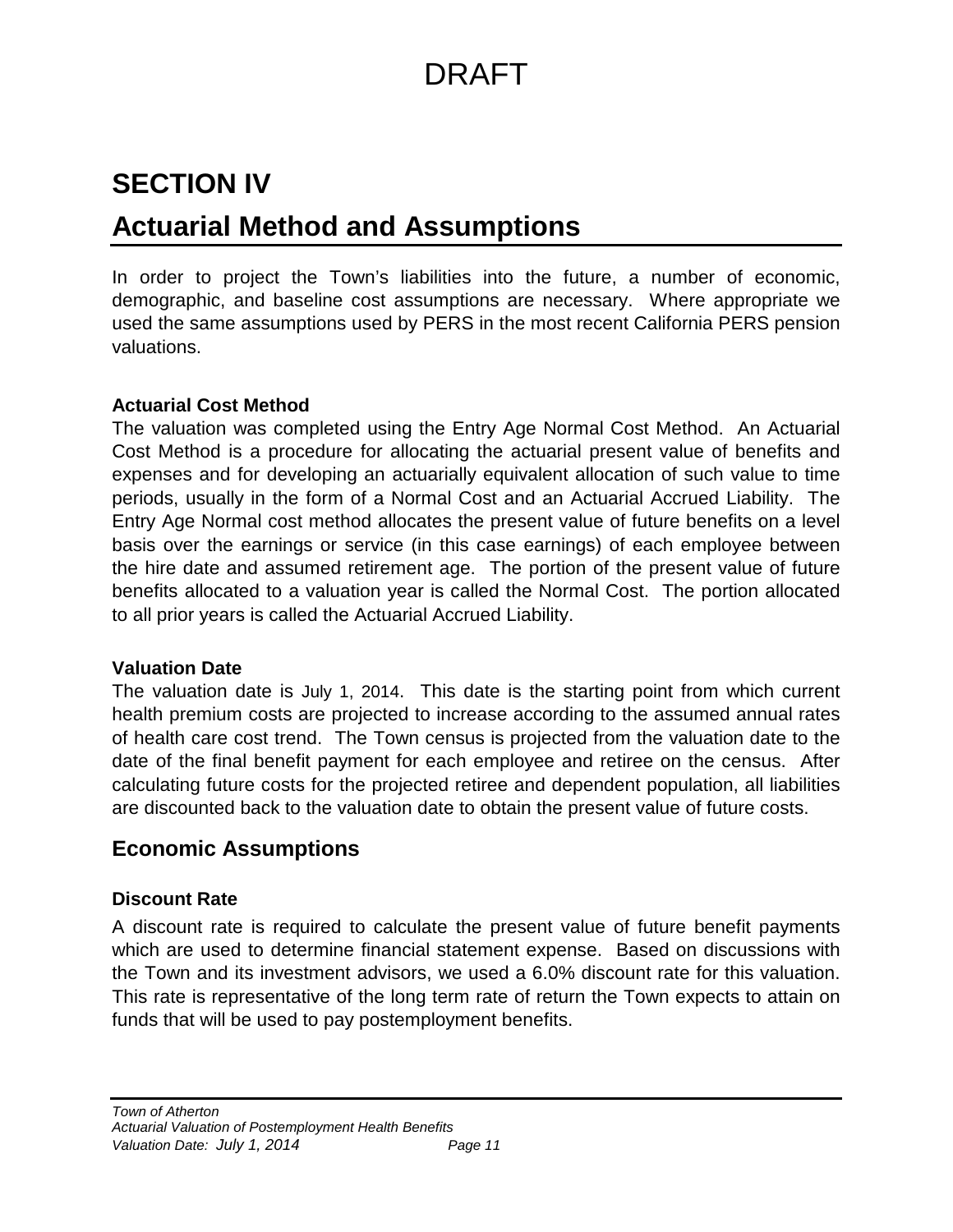### **Health Care Trend**

The rate of increase in per capita health care costs is commonly referred to as the *health care trend* rate.

Based on recent rate increases and our assessment of likely future premium increases, we assumed the following annual healthcare trend rates for use in the valuation. These rates assume that there will not be any significant changes in the medical plan designs:

| Table 4-1<br>Annual CalPERS Medical Premium Rate<br><b>Trend Rate Assumption</b> |      |
|----------------------------------------------------------------------------------|------|
| for the Year                                                                     |      |
| <u>Beginning</u>                                                                 |      |
| January 1, 2015                                                                  | 6.7% |
| January 1, 2016                                                                  | 6.4% |
| January 1, 2017                                                                  | 6.1% |
| January 1, 2018                                                                  | 5.8% |
| January 1, 2019                                                                  | 5.5% |
| January 1, 2020                                                                  | 5.2% |
| January 1, 2021 and thereafter                                                   | 5.0% |

## **Baseline Cost**

Estimates of retiree health benefit obligations are normally based on current costs for a one year period. We refer to this as the *baseline cost*. The components of baseline cost, such as average per capita cost, and the current plan population are projected into the future to estimate the cost of future benefits.

We valued each active employee and retiree assuming they will not change their enrollment in future years. Table 4-2 contains 2014 and 2015 calendar year CalPERS premium rates for the Bay Area.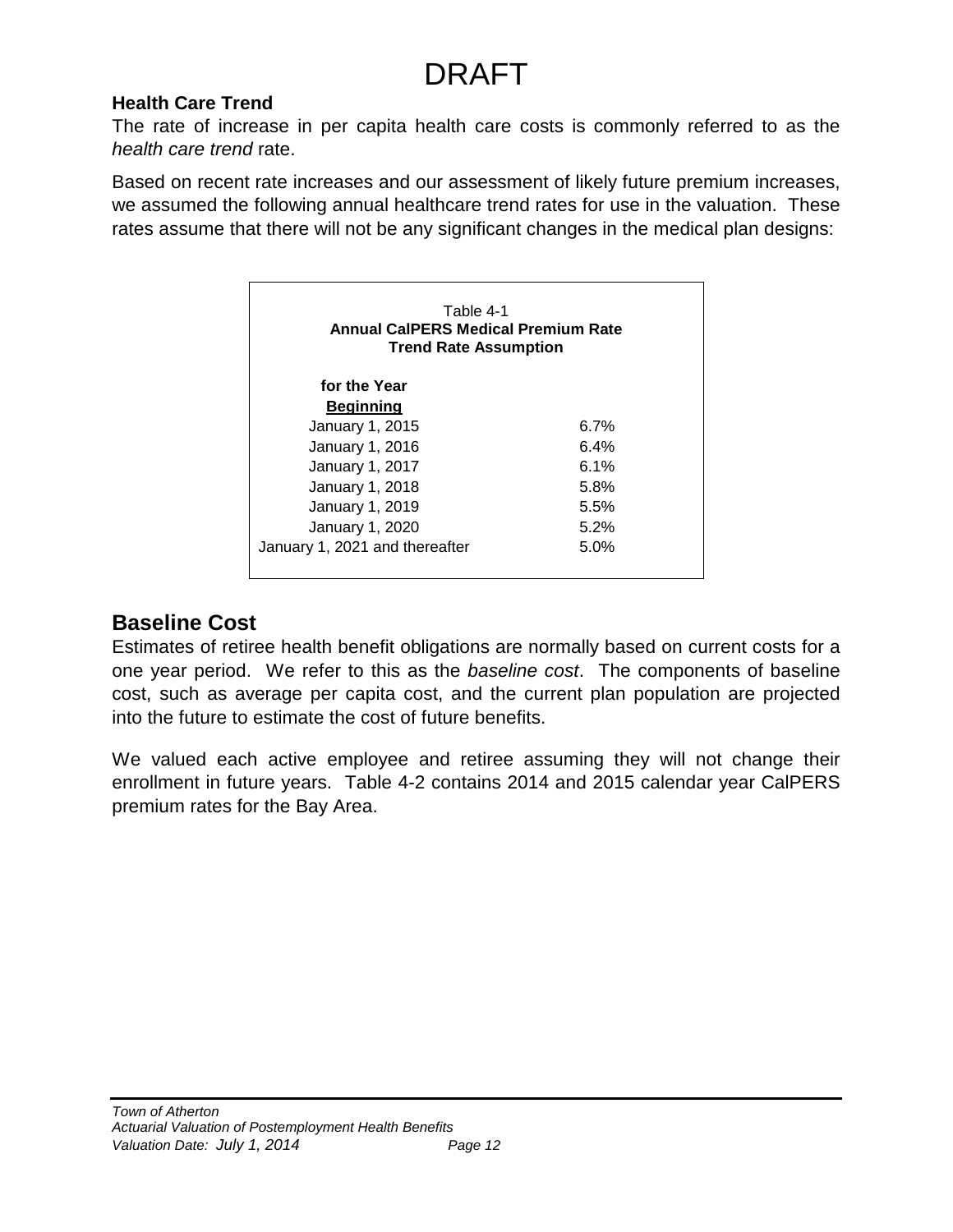|                                  | Table 4-2                                                                       |          |
|----------------------------------|---------------------------------------------------------------------------------|----------|
|                                  | <b>Cal PERS Bay Area</b><br>2014/15 Monthly Premium Rates per Retiree or Spouse |          |
|                                  | 2014                                                                            | 2015     |
| <b>Basic Rates</b>               |                                                                                 |          |
| <b>Blue Shield Bay</b>           | \$836.59                                                                        | \$928.87 |
| <b>Blue Shield NetValue</b>      | \$704.01                                                                        | \$870.60 |
| Kaiser                           | \$742.72                                                                        | \$714.45 |
| <b>PERS Choice</b>               | \$690.77                                                                        | \$700.84 |
| <b>PERS Care</b>                 | \$720.04                                                                        | \$775.08 |
| <b>PORAC</b>                     | \$634.00                                                                        | \$675.00 |
| <b>Medicare Supplement Rates</b> |                                                                                 |          |
| <b>Blue Shield</b>               | \$298.21                                                                        | \$352.63 |
| <b>Blue Shield NetValue</b>      | \$298.21                                                                        | \$352.63 |
| Kaiser                           | \$294.97                                                                        | \$295.51 |
| <b>PERS Choice</b>               | \$307.23                                                                        | \$339.47 |
| <b>PERS Care</b>                 | \$327.36                                                                        | \$368.76 |
| <b>PORAC</b>                     | \$397.00                                                                        | \$402.00 |

CalPERS has indicated that its medical program is a "community rated" plan as described in GASB 45. This means that all participating employers located in the same region pay the same premium rates even though older employees and early retirees generally have higher medical costs than younger employees. If CalPERS changes its present practice and at a future date decides to modify the premium structure so that it charges more on average for non-Medicare retirees than for active employees, then higher costs would need to be allocated to retirees, and this could result in a substantial increase in the Town's Actuarial Accrued Liability and Annual Required Contribution. This potential increase could also occur if there ever is a ruling that CalPERS should not be treated as a "community rated" plan. **IMPORTANT NOTE:** It appears that the above "community rating" accounting will no longer be available starting with fiscal year 2016/17. Please see note on page 5.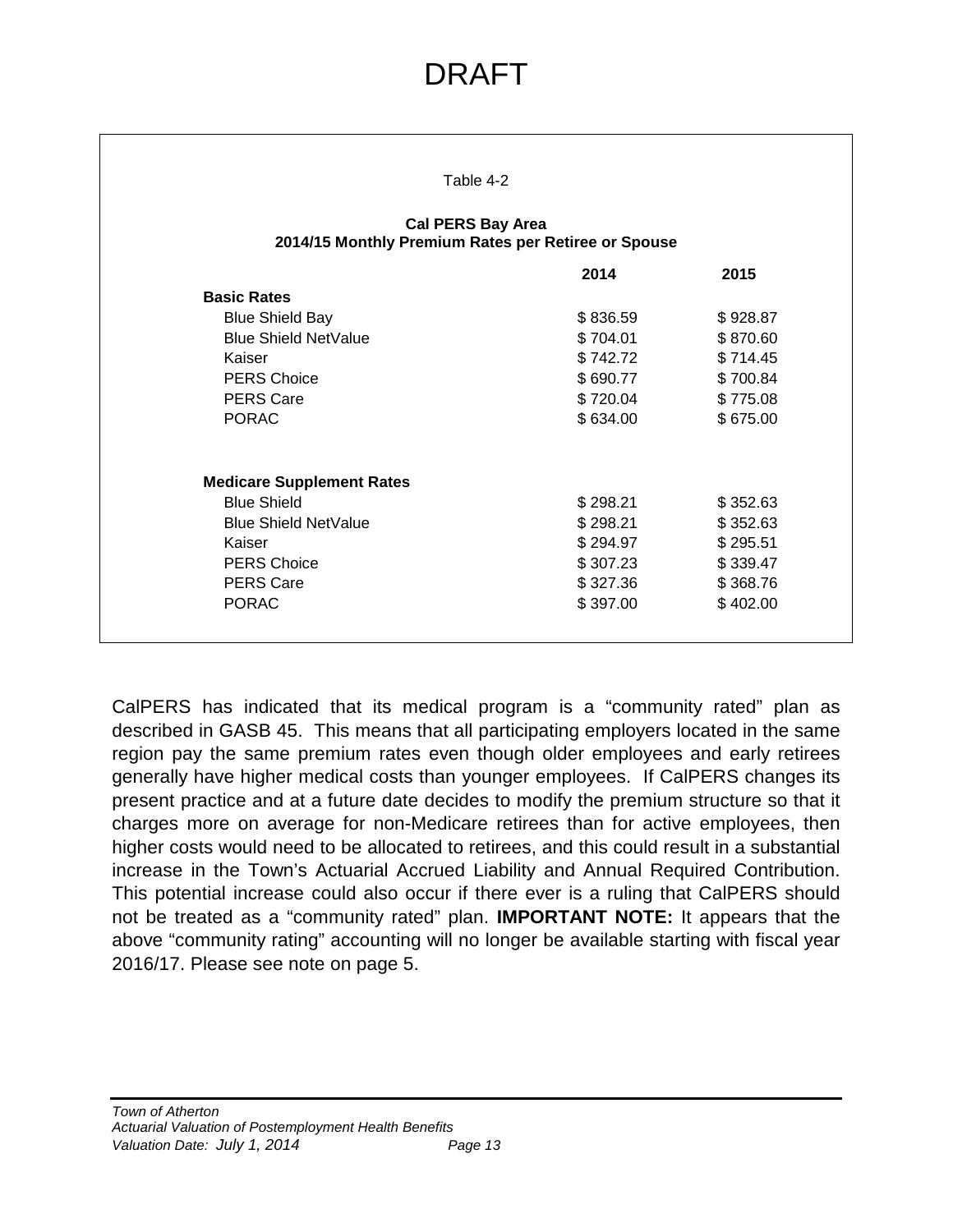### **Payroll Increases**

In this valuation we assumed a 3.25% annual rate of increase in payroll. This rate is a component of the Entry Age Normal Actuarial Cost Method and is used in the calculation of the amortization component of the Annual Required Contribution and in calculation of the Normal Cost.

### **Amortization Methodology**

GASB 45 allows amortization of the Unfunded Actuarial Accrued Liability based on a level dollar approach or as a level percentage of covered payroll. The maximum amortization period is 30 years. This valuation is based on a closed 30-year amortization of the Unfunded Actuarial Accrued Liability as a level percentage of payroll; increasing each year as payroll increases.

### **Administrative Expenses**

We assumed that there are no administrative fees other than those included in the premium rates.

### **Plan Assets**

Plan Assets in the PARS Truse were reported to be \$3,513,466 as of June 30, 2014.

### **Demographic Assumptions**

In estimating this obligation, a number of demographic assumptions are needed. These assumptions are the same as those used in the most recent California PERS valuation.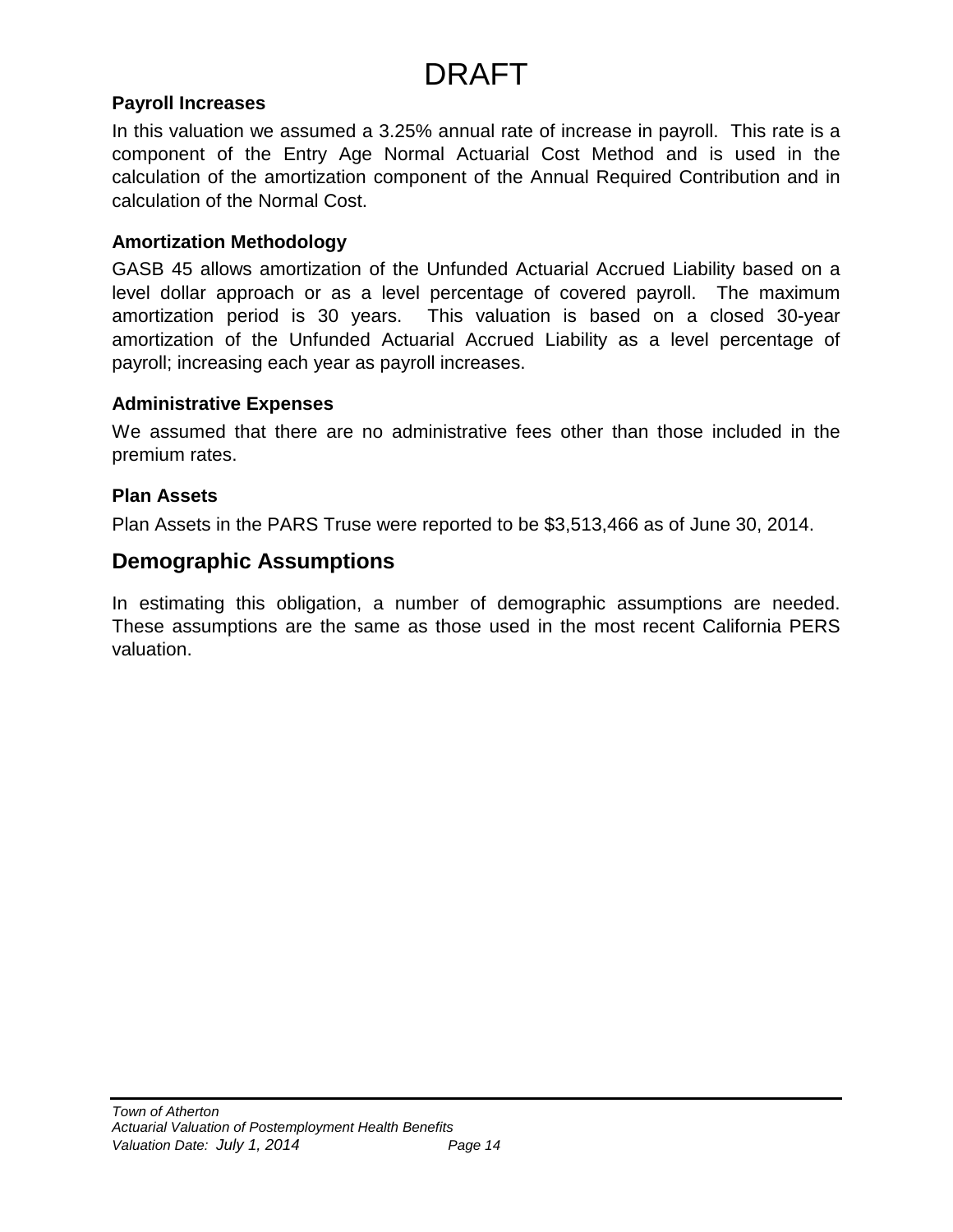### **Withdrawal Rates (also called turnover rates)**

For Police we selected withdrawal rates used in the most recent California PERS Police 3% @50 retirement plan valuations. Selected rates are shown below.

|                                           |         |         |         | Table 4-3 |         |         |         |  |  |  |
|-------------------------------------------|---------|---------|---------|-----------|---------|---------|---------|--|--|--|
| <b>Annual Withdrawal Rates for Police</b> |         |         |         |           |         |         |         |  |  |  |
| Age                                       |         |         |         |           |         |         |         |  |  |  |
| <b>Service</b>                            | 20      | 25      | 30      | 35        | 40      | 45      | 50      |  |  |  |
| 0                                         | 0.10130 | 0.10130 | 0.10130 | 0.10130   | 0.10130 | 0.10130 | 0.10130 |  |  |  |
| 1                                         | 0.06360 | 0.06360 | 0.06360 | 0.06360   | 0.06360 | 0.06360 | 0.06360 |  |  |  |
| $\overline{c}$                            | 0.02710 | 0.02710 | 0.02710 | 0.02710   | 0.02710 | 0.02710 | 0.02710 |  |  |  |
| 3                                         | 0.02580 | 0.02580 | 0.02580 | 0.02580   | 0.02580 | 0.02580 | 0.02580 |  |  |  |
| 4                                         | 0.02450 | 0.02450 | 0.02450 | 0.02450   | 0.02450 | 0.02450 | 0.02450 |  |  |  |
| 5                                         | 0.02490 | 0.02490 | 0.02490 | 0.02490   | 0.02490 | 0.02490 | 0.00860 |  |  |  |
| 6                                         |         | 0.02360 | 0.02360 | 0.02360   | 0.02360 | 0.02360 | 0.00790 |  |  |  |
| 7                                         |         | 0.02210 | 0.02210 | 0.02210   | 0.02210 | 0.02210 | 0.00720 |  |  |  |
| 8                                         |         | 0.02080 | 0.02080 | 0.02080   | 0.02080 | 0.02080 | 0.00660 |  |  |  |
| 9                                         |         | 0.01930 | 0.01930 | 0.01930   | 0.01930 | 0.01930 | 0.00590 |  |  |  |
| 10                                        |         | 0.01790 | 0.01790 | 0.01790   | 0.01790 | 0.01790 | 0.00530 |  |  |  |
| 15                                        |         |         | 0.01090 | 0.01090   | 0.01090 | 0.01090 | 0.00270 |  |  |  |
| 20                                        |         |         |         | 0.00820   | 0.00820 | 0.00820 | 0.00170 |  |  |  |
| 25                                        |         |         |         |           | 0.00700 | 0.00700 | 0.00120 |  |  |  |
| 30                                        |         |         |         |           |         | 0.00650 | 0.00090 |  |  |  |
| 35                                        |         |         |         |           |         |         | 0.00090 |  |  |  |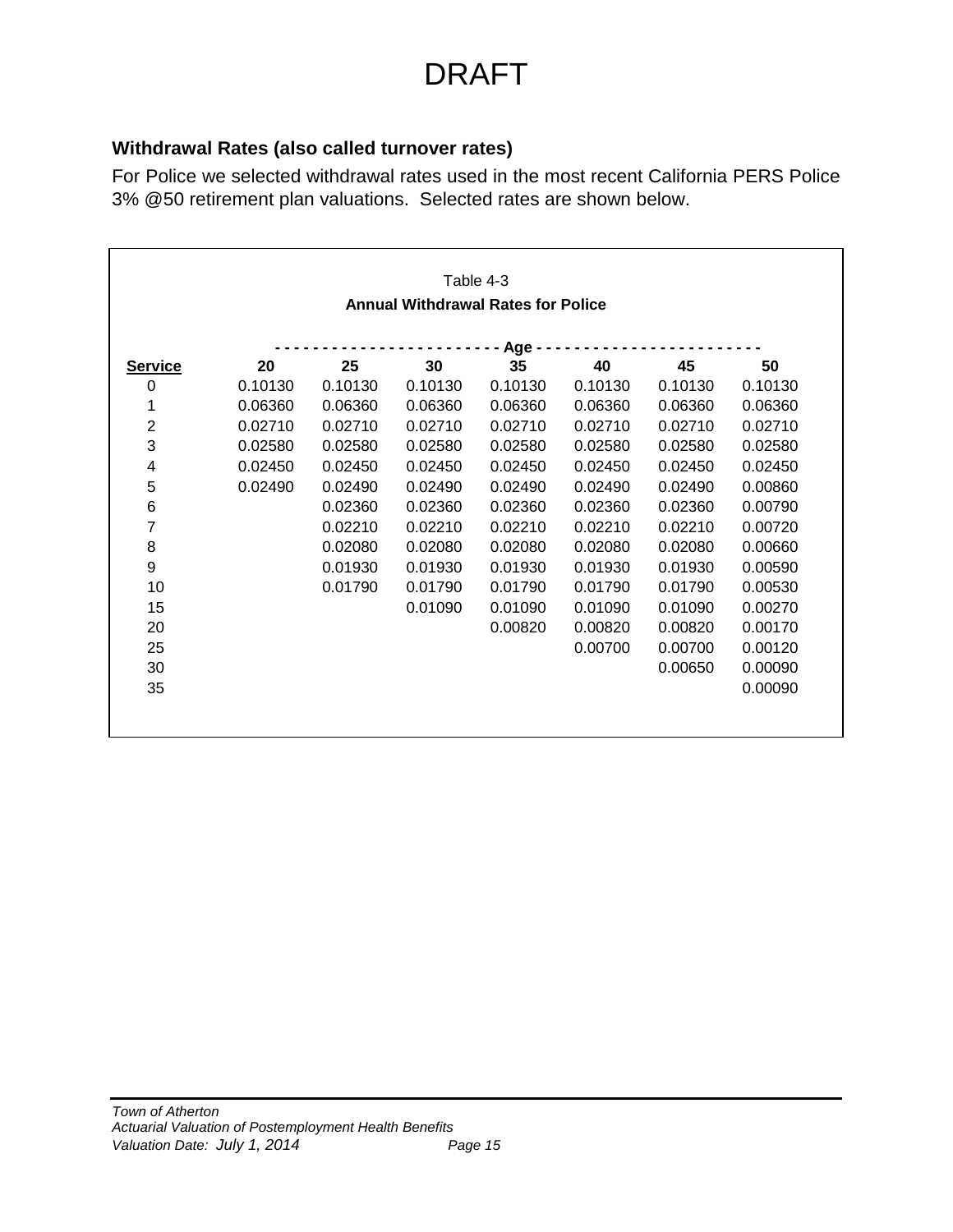For all other employees we selected withdrawal rates used in the most recent California PERS Public Agency Miscellaneous retirement plan valuations. Selected rates are shown below.

|                |         |         |                                                     | Table 4-4              |         |         |         |
|----------------|---------|---------|-----------------------------------------------------|------------------------|---------|---------|---------|
|                |         |         | <b>Public Agency Miscellaneous Withdrawal Rates</b> |                        |         |         |         |
|                |         |         |                                                     |                        |         |         |         |
| <b>Service</b> | 20      | 25      | 30                                                  | <b>Entry Age</b><br>35 | 40      | 45      | 50      |
| 0              | 0.17420 | 0.16740 | 0.16060                                             | 0.15370                | 0.14680 | 0.14000 | 0.13320 |
|                |         |         |                                                     |                        |         |         |         |
| 1              | 0.15450 | 0.14770 | 0.14090                                             | 0.13390                | 0.12710 | 0.12030 | 0.11350 |
| $\overline{2}$ | 0.13480 | 0.12800 | 0.12120                                             | 0.11420                | 0.10740 | 0.10060 | 0.09380 |
| 3              | 0.11510 | 0.10830 | 0.10150                                             | 0.09450                | 0.08770 | 0.08090 | 0.07410 |
| 4              | 0.09540 | 0.08860 | 0.08180                                             | 0.07480                | 0.06800 | 0.06120 | 0.05430 |
| 5              | 0.08680 | 0.07900 | 0.07110                                             | 0.06320                | 0.05540 | 0.01160 | 0.00970 |
| 6              | 0.08290 | 0.07510 | 0.06700                                             | 0.05920                | 0.05140 | 0.01030 | 0.00840 |
| 7              | 0.07900 | 0.07100 | 0.06310                                             | 0.05520                | 0.04710 | 0.00900 | 0.00720 |
| 8              | 0.07490 | 0.06700 | 0.05910                                             | 0.05100                | 0.04300 | 0.00770 | 0.00600 |
| 9              | 0.07100 | 0.06290 | 0.05480                                             | 0.04690                | 0.03890 | 0.00660 | 0.00490 |
| 10             | 0.06680 | 0.05870 | 0.05070                                             | 0.04270                | 0.00710 | 0.00550 | 0.00380 |
| 15             | 0.05030 | 0.04240 | 0.03470                                             | 0.00320                | 0.00230 | 0.00140 | 0.00040 |
| 20             | 0.03700 | 0.02900 | 0.00210                                             | 0.00130                | 0.00050 | 0.00010 | 0.00010 |
| 25             | 0.02290 | 0.00110 | 0.00050                                             | 0.00010                | 0.00010 | 0.00010 | 0.00010 |
| 30             | 0.00050 | 0.00010 | 0.00010                                             | 0.00010                | 0.00010 | 0.00010 | 0.00010 |
| 35             | 0.00010 | 0.00010 | 0.00010                                             | 0.00010                | 0.00010 | 0.00010 | 0.00000 |
|                |         |         |                                                     |                        |         |         |         |
|                |         |         |                                                     |                        |         |         |         |

### **Retirement Rates**

For Police officers we selected the retirement rates used in the most recent California PERS 3% @50 Police retirement plan valuation. Sample rates are shown below.

|            |         |         |                                   | Table 4-5                  |         |         |         |
|------------|---------|---------|-----------------------------------|----------------------------|---------|---------|---------|
|            |         |         |                                   | <b>Sworn Police</b>        |         |         |         |
|            |         |         | <b>Annual Rates of Retirement</b> |                            |         |         |         |
| <u>Age</u> | 5       | 10      | 15                                | --- Years of Service<br>20 | 25      | 30      | 35      |
| 50         | 0.07000 | 0.07000 | 0.07000                           | 0.13100                    | 0.19300 | 0.24900 | 0.30600 |
| 55         | 0.09000 | 0.09000 | 0.09000                           | 0.17000                    | 0.25000 | 0.32200 | 0.39500 |
| 60         | 0.13500 | 0.13500 | 0.13500                           | 0.25500                    | 0.37650 | 0.48450 | 0.59400 |
| 65         | 1.00000 | 1.00000 | 1.00000                           | 1.00000                    | 1.00000 | 1.00000 | 1.00000 |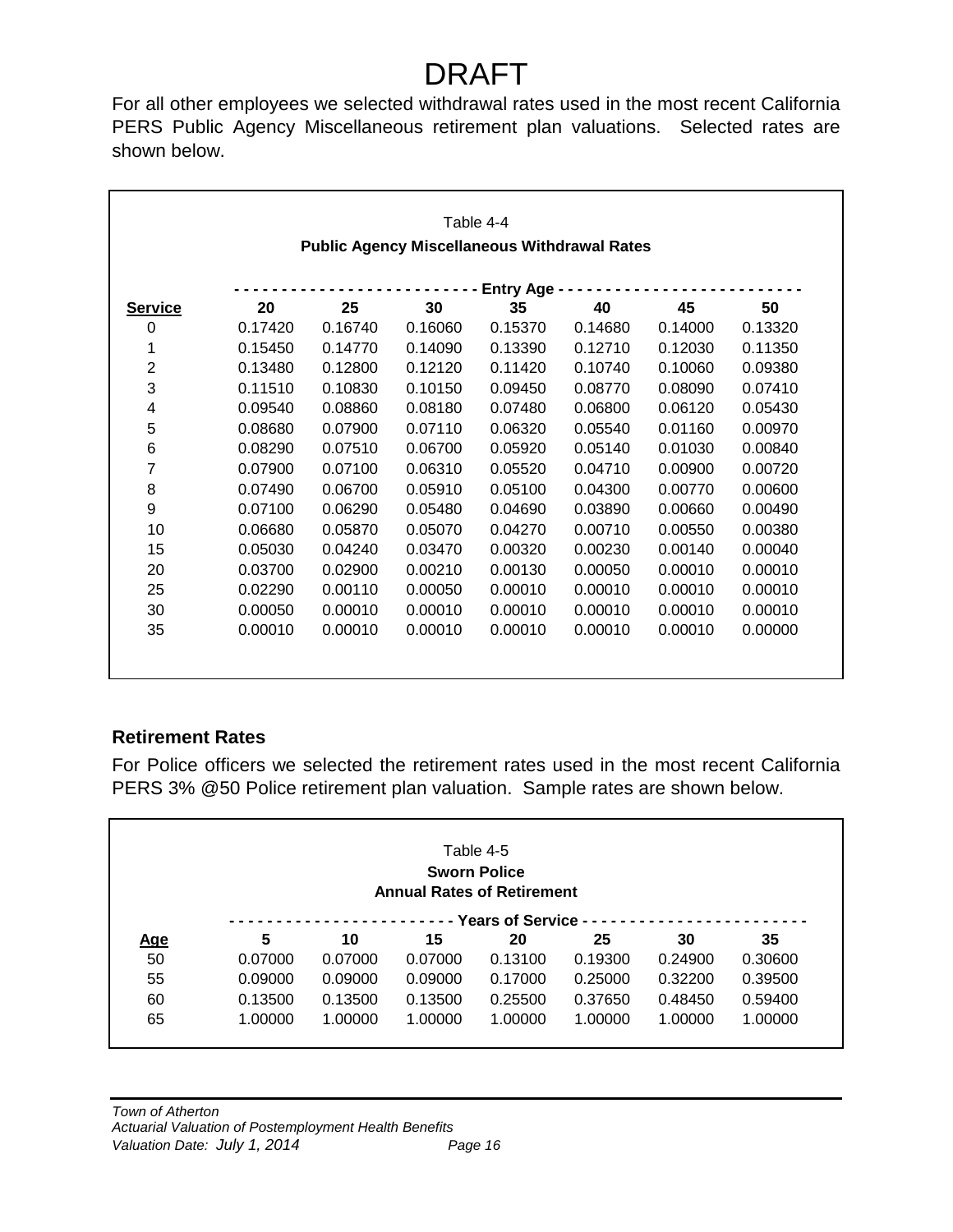For all other employees we selected the retirement rates used in the most recent California PERS 2% @55 retirement plan valuation. Sample rates are shown below.

|            |        |        | Table 4-6                                                     |                        |        |        |        |
|------------|--------|--------|---------------------------------------------------------------|------------------------|--------|--------|--------|
|            |        |        | PERS Public Agency Miscellaneous - Annual Rates of Retirement |                        |        |        |        |
|            |        |        |                                                               |                        |        |        |        |
|            |        |        |                                                               | - - Years of Service - |        |        |        |
| <u>Age</u> | 5      | 10     | 15                                                            | 20                     | 25     | 30     | 35     |
| 50         | 0.0150 | 0.0200 | 0.0240                                                        | 0.0290                 | 0.0330 | 0.0390 | 0.0440 |
| 51         | 0.0130 | 0.0160 | 0.0200                                                        | 0.0240                 | 0.0270 | 0.0330 | 0.0370 |
| 52         | 0.0140 | 0.0180 | 0.0220                                                        | 0.0270                 | 0.0300 | 0.0360 | 0.0400 |
| 53         | 0.0170 | 0.0220 | 0.0270                                                        | 0.0320                 | 0.0370 | 0.0430 | 0.0490 |
| 54         | 0.0270 | 0.0340 | 0.0410                                                        | 0.0490                 | 0.0560 | 0.0670 | 0.0760 |
| 55         | 0.0500 | 0.0640 | 0.0780                                                        | 0.0940                 | 0.1070 | 0.1270 | 0.1430 |
| 56         | 0.0450 | 0.0570 | 0.0690                                                        | 0.0830                 | 0.0950 | 0.1130 | 0.1270 |
| 57         | 0.0480 | 0.0610 | 0.0740                                                        | 0.0900                 | 0.1020 | 0.1220 | 0.1370 |
| 58         | 0.0520 | 0.0660 | 0.0800                                                        | 0.0970                 | 0.1100 | 0.1310 | 0.1480 |
| 59         | 0.0600 | 0.0760 | 0.0920                                                        | 0.1110                 | 0.1270 | 0.1510 | 0.1690 |
| 60         | 0.0720 | 0.0920 | 0.1120                                                        | 0.1340                 | 0.1530 | 0.1820 | 0.2050 |
| 61         | 0.0890 | 0.1130 | 0.1370                                                        | 0.1650                 | 0.1880 | 0.2240 | 0.2520 |
| 62         | 0.1280 | 0.1620 | 0.1970                                                        | 0.2370                 | 0.2700 | 0.3220 | 0.3620 |
| 63         | 0.1290 | 0.1640 | 0.1990                                                        | 0.2390                 | 0.2730 | 0.3250 | 0.3660 |
| 64         | 0.1160 | 0.1480 | 0.1800                                                        | 0.2160                 | 0.2470 | 0.2940 | 0.3300 |
| 65         | 0.1740 | 0.2210 | 0.2690                                                        | 0.3230                 | 0.3690 | 0.4390 | 0.4940 |
| 66         | 0.1350 | 0.1710 | 0.2080                                                        | 0.2500                 | 0.2850 | 0.3400 | 0.3820 |
| 67         | 0.1330 | 0.1690 | 0.2060                                                        | 0.2470                 | 0.2820 | 0.3360 | 0.3780 |
| 68         | 0.1180 | 0.1500 | 0.1820                                                        | 0.2190                 | 0.2500 | 0.2970 | 0.3340 |
| 69         | 0.1160 | 0.1470 | 0.1790                                                        | 0.2150                 | 0.2460 | 0.2930 | 0.3290 |
| 70         | 0.1380 | 0.1760 | 0.2140                                                        | 0.2570                 | 0.2930 | 0.3490 | 0.3930 |
| 71         | 0.0940 | 0.1200 | 0.1450                                                        | 0.1750                 | 0.2000 | 0.2380 | 0.2670 |
| 72         | 0.1040 | 0.1320 | 0.1600                                                        | 0.1920                 | 0.2200 | 0.2610 | 0.2940 |
| 73         | 0.0830 | 0.1060 | 0.1290                                                        | 0.1550                 | 0.1770 | 0.2110 | 0.2370 |
| 74         | 0.0640 | 0.0820 | 0.1000                                                        | 0.1200                 | 0.1370 | 0.1630 | 0.1830 |
| 75         | 1.0000 | 1.0000 | 1.0000                                                        | 1.0000                 | 1.0000 | 1.0000 | 1.0000 |
|            |        |        |                                                               |                        |        |        |        |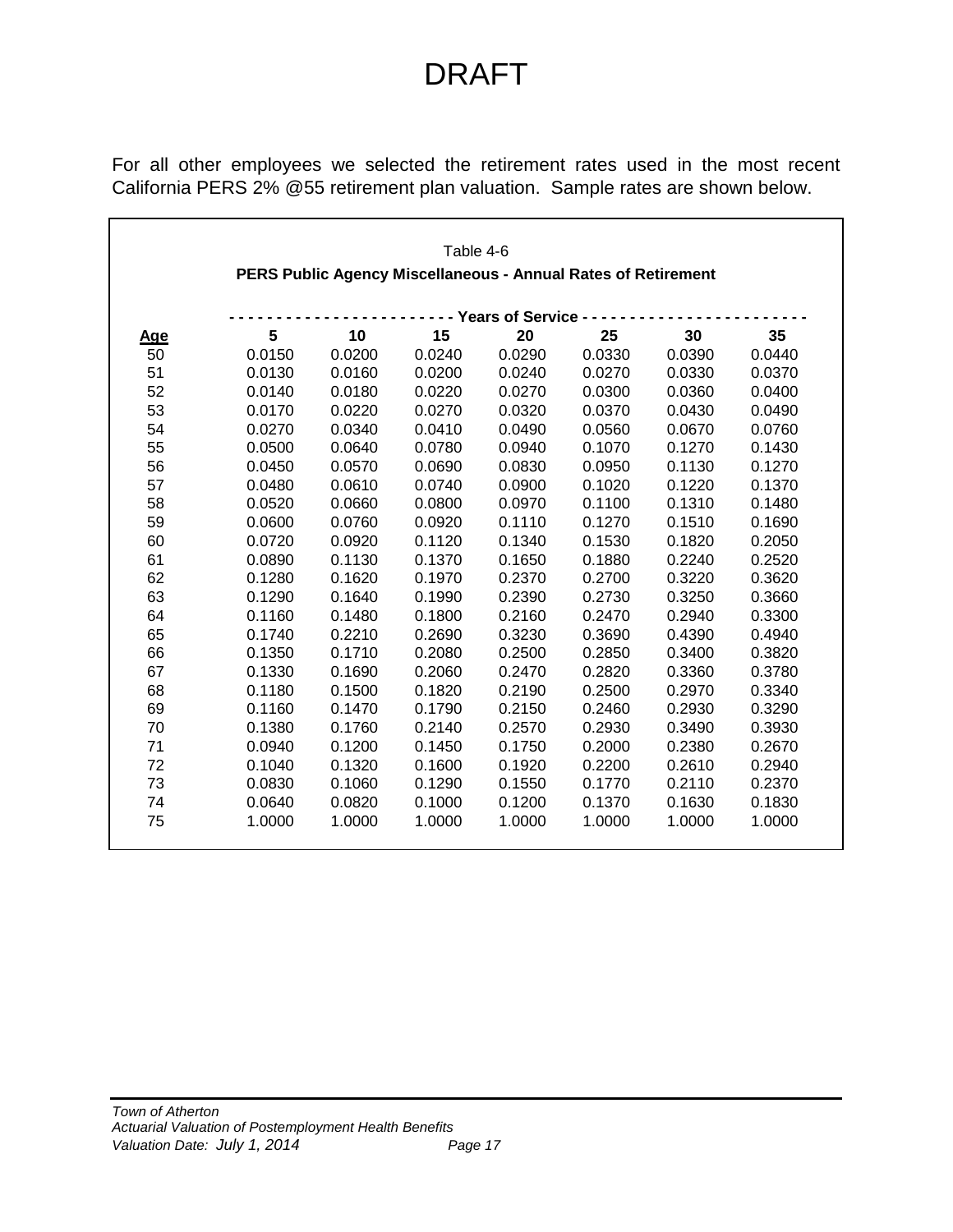### **Disability Retirement**

Sample disability rates for Police employees are shown in Table 4-7. These rates match those used in the most recent California PERS pension valuations.

We assumed that Police Officers who suffer a work related disability are immediately eligible for postemployment medical benefits. Because of the low incidence of disability retirements for non-Safety employees we did not value disability retirement for non-Safety employees.

|            | Table 4-7                         |
|------------|-----------------------------------|
|            | <b>Annual Rates of Disability</b> |
| <u>Age</u> | <b>Police Officers</b>            |
| 25         | 0.332%                            |
| 30         | 0.664%                            |
| 35         | 0.996%                            |
| 40         | 1.328%                            |
| 45         | 1.660%                            |
| 50         | 2.001%                            |
| 55         | 6.812%                            |

### **Mortality**

The mortality rates used in this valuation are those used in the most recent California PERS pension valuations. Annual mortality rates for selected ages are shown in Table 4-8. In this valuation we used the same mortality rates for service retirees and disability retirees. These rates provide a starting point for the projection of future mortality rates. The mortality rates for each future year were determined based on a generational mortality projection using Projection Scale AA. This scale consists of a set of Annual Mortality improvement factors as a function of age and sex. The resulting projected mortality rates were applied to each employee and retiree.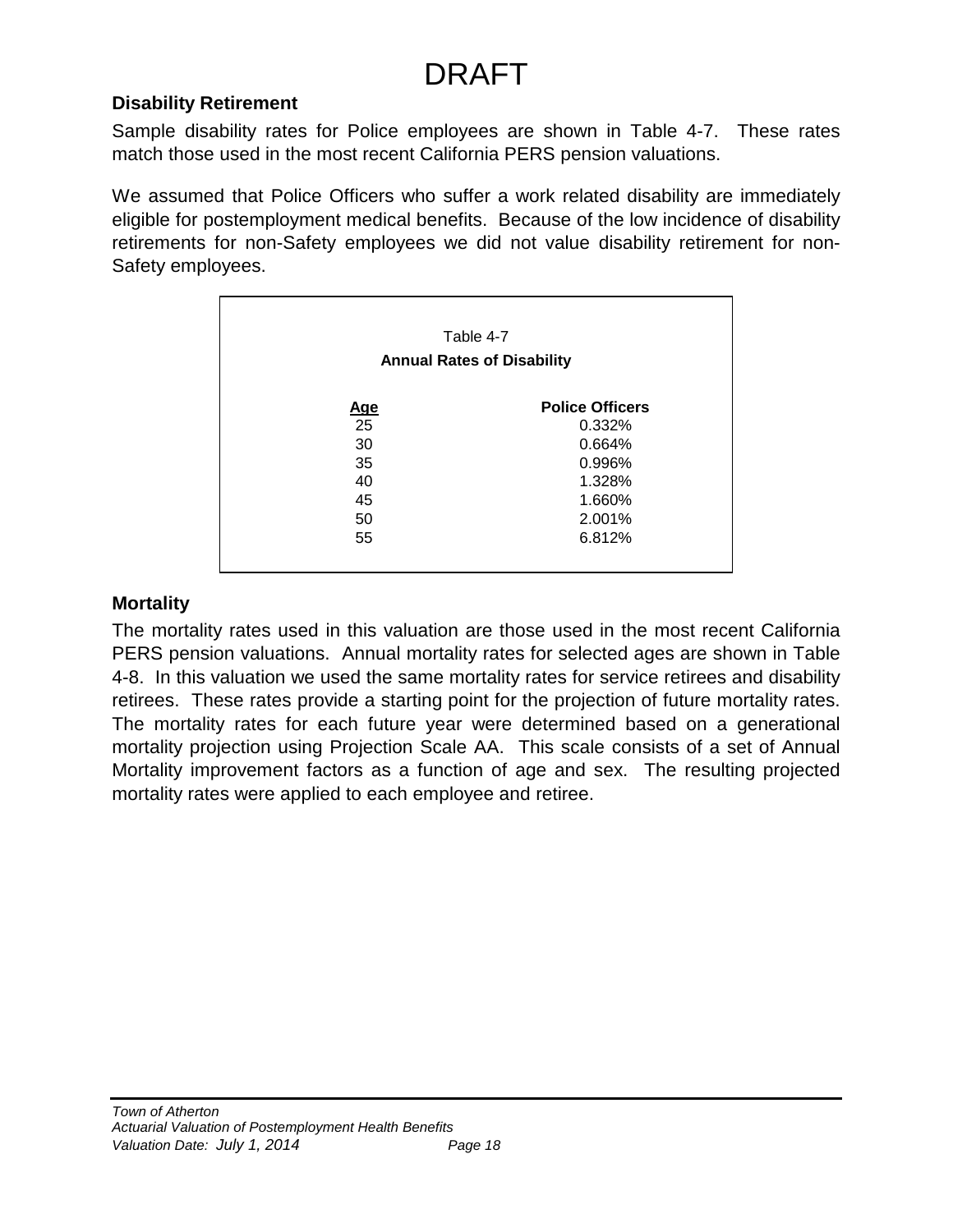|            |        | Table 4-8<br><b>Sample Mortality Rates (Before Projection AA)</b> |         |                          |
|------------|--------|-------------------------------------------------------------------|---------|--------------------------|
|            |        | <b>Active Employees</b>                                           |         | <b>Retired Employees</b> |
| <u>Age</u> | Male   | <b>Female</b>                                                     | Male    | Female                   |
| 55         | 0.260% | 0.176%                                                            | 0.474%  | 0.243%                   |
| 60         | 0.395% | 0.266%                                                            | 0.720%  | 0.431%                   |
| 65         | 0.608% | 0.419%                                                            | 1.069%  | 0.775%                   |
| 70         | 0.914% | 0.649%                                                            | 1.675%  | 1.244%                   |
| 75         |        |                                                                   | 3.080%  | 2.070%                   |
| 80         |        |                                                                   | 5.270%  | 3.749%                   |
| 85         |        |                                                                   | 9.775%  | 7.005%                   |
| 90         |        |                                                                   | 16.747% | 12.404%                  |

### **Health Plan Participation**

We assumed that upon retiring from the Town 100% of eligible employees will enroll in one of the available medical plans. Retirees who have waived coverage are assumed not to elect coverage at a future time. Current employees who have waived medical coverage are assumed to elect coverage under the Blue Shield Bay Area medical plan, upon retirement.

### **Dependent Coverage**

We assumed that all employees with spouses or other eligible dependents at retirement will elect to cover such dependents, and will have the same spouse or domestic partner that they have now. We assumed that surviving spouses will remain on the plan by continuing to pay any required premium.

We assumed that 90% of Police employees will elect to cover a child, and that the youngest child is on average 35 years younger than the employee. Because so few non-safety retirees had children covered, we did not count the cost of covering children for non-safety employees.

### **Medicare Coverage**

We assumed that all future retirees will be eligible for Medicare when they reach age 65.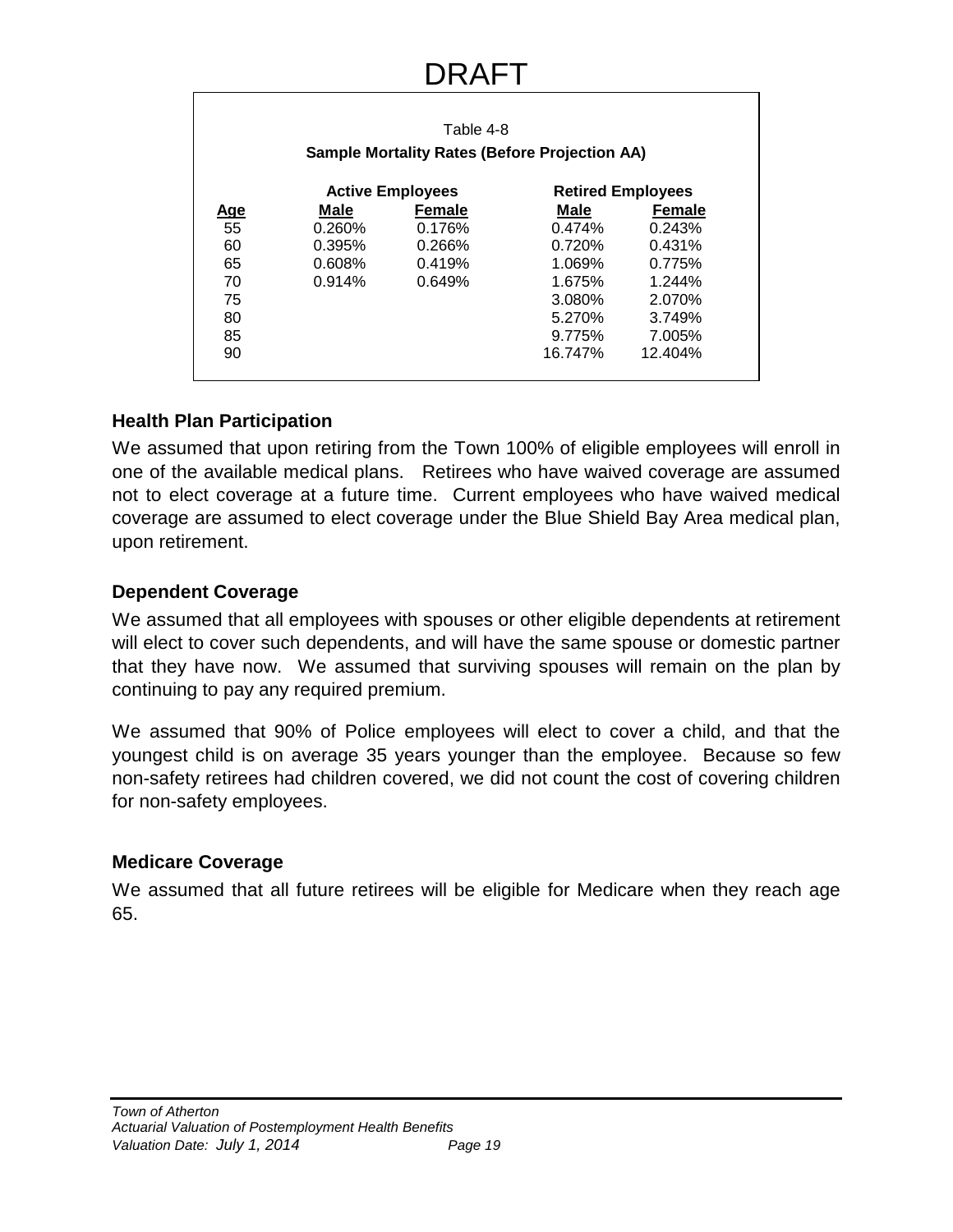## **SECTION V**

## **Glossary**

- Accrual Accounting A method of matching the cost of an employee's service, including long term obligations such as OPEB, to that employee's period of active service.
- Actuarial Accrued Liability (AAL) The Actuarial Present Value of all postemployment benefits attributable to past service. Note: the AAL is sometimes referred to as the Past Service Liability.
- Actuarial Cost Method A procedure for allocating the actuarial present value of benefits and expenses and for developing an actuarially equivalent allocation of such value to time periods, usually in the form of a Normal Cost and an Actuarial Accrued Liability.
- Actuarial Present Value The value of an amount or series of amounts payable or receivable at various times. Each such amount or series of amounts is:
	- a. adjusted for the probable financial effect of certain intervening events (such as changes in compensation levels, Social Security, marital status, etc.)
	- b. multiplied by the probability of the occurrence of an event (such as survival, death, disability, termination of employment, etc.) on which the payment is conditioned, and
	- c. discounted according to an assumed rate (or rates) of return to reflect the time value of money
- Actuarial Valuation The determination, as of a valuation date, of the Normal Cost, Actuarial Accrued Liability, Actuarial Value of Assets and related Actuarial Present Values.
- Actuarial Value of Assets The value of cash, investments and other property belonging to a plan. These are amounts that may be applied to fund the Actuarial Accrued Liability. Note: assets must be segregated and placed in a Trust in order to be considered OPEB assets.
- Amortization Payment That portion of the Annual OPEB cost which is designed to pay interest on and to amortize the Unfunded Actuarial Accrued Liability.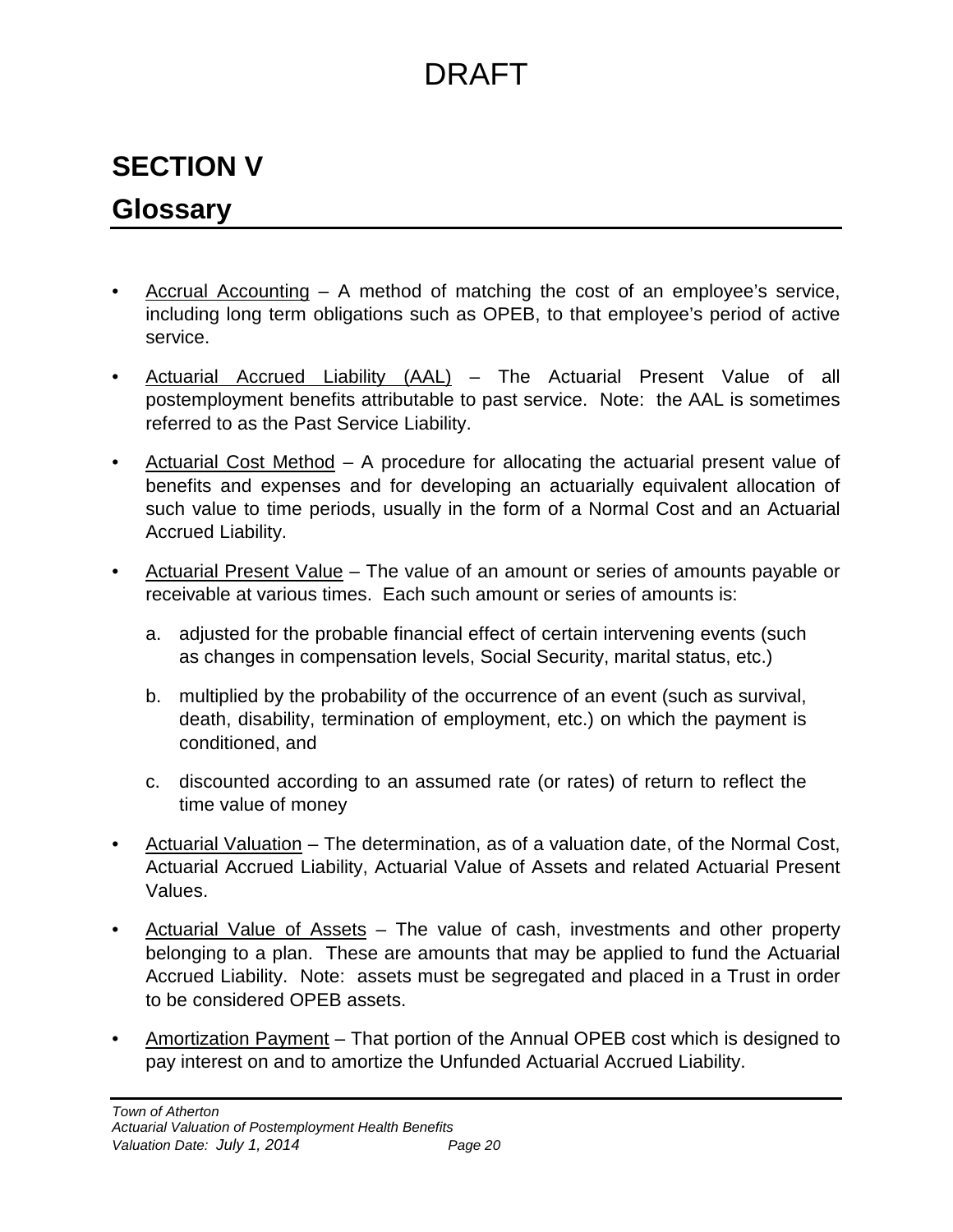In the year that an employer adopts Statement 45 the employer is allowed to commence amortization of the Unfunded Actuarial Accrued Liability, over a period not to exceed 30 years.

• Annual Other Postemployment Benefit Cost (OPEB) cost - An accrual-basis measure of the periodic cost of an employer's participation in a defined benefit OPEB plan. The annual OPEB cost is the amount that must be calculated and reported as an expense.

When an employer has no net OPEB obligation (e.g., in the year of implementation) the annual OPEB cost is equal to the Annual Required Contribution (ARC).

In subsequent years the Annual OPEB cost will include:

- the ARC (equal to the Normal Cost plus one year's amortization of the Unfunded Actuarial Accrued Liability);
- one year's interest on the net OPEB obligation at the beginning of the year using the valuation discount rate; and
- an adjustment to the ARC. This adjustment is intended to provide a reasonable approximation of that portion of the ARC that consists of interest associated with past contribution deficiencies. GASB Statement No. 45 specifies that this adjustment should be equal to an amortization of the discounted present value of the net OPEB obligation at the beginning of the year. The amortization should be calculated using the same amortization method and period used in determining the ARC for that year. If the net OPEB obligation is positive the adjustment should be deducted from the ARC.
- Note: As long as the net OPEB obligation is zero, there will not be any interest charge or adjustment to the ARC. However, if an employer does not contribute the full amount of the ARC, a net OPEB obligation will emerge.
- Annual required contributions of the employer (ARC) The employer's periodic required contributions to a defined benefit OPEB plan, calculated in accordance with the parameters.
- Defined benefit OPEB plan An OPEB plan having terms that specify the *benefits* to be provided at or after separation from employment. The benefits may be specified in dollars (for example, a flat dollar payment or an amount based on one or more factors, such as age, years of service, and compensation), or as a type or level of coverage (for example, prescription drugs or a percentage of healthcare insurance premiums).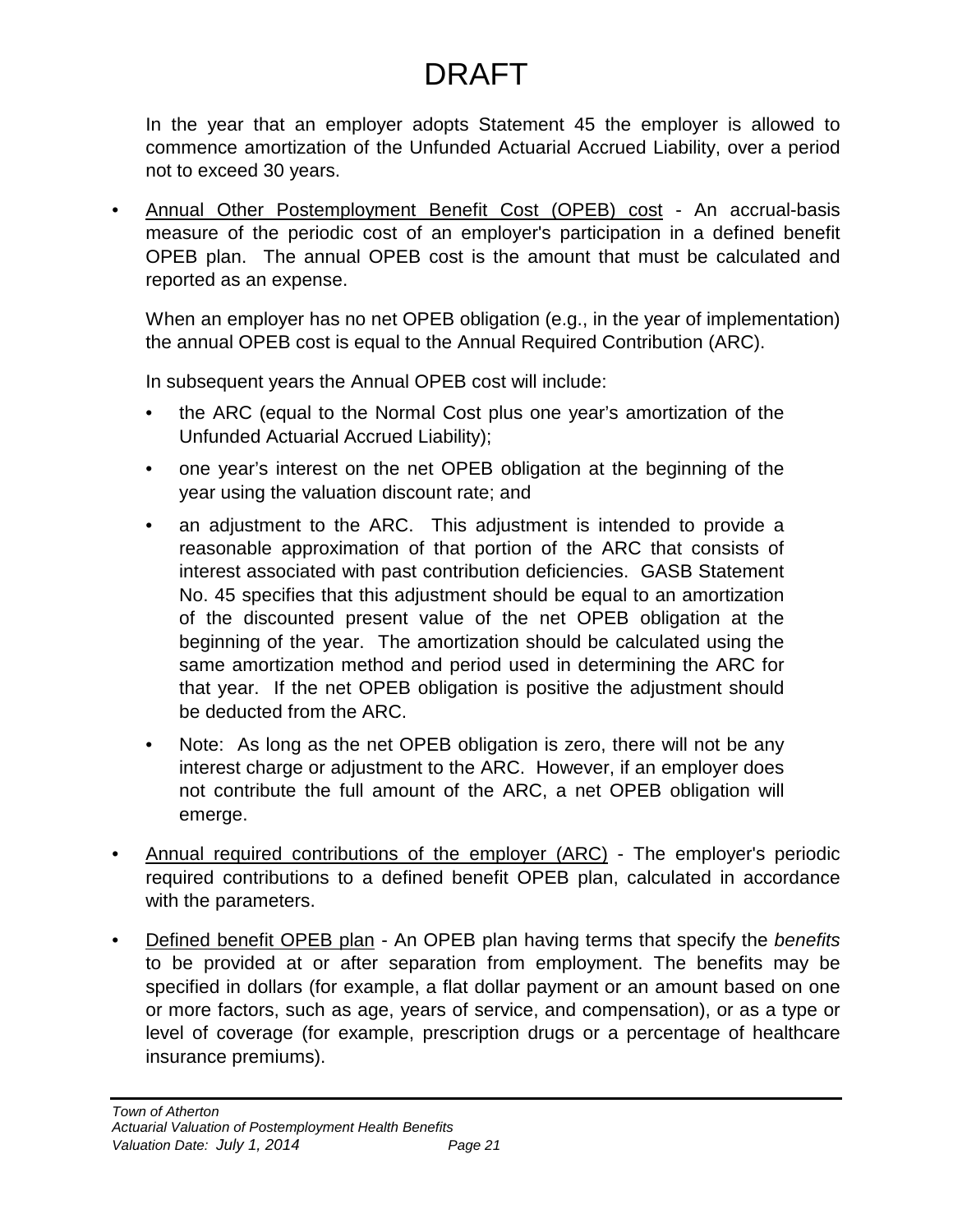- Defined contribution plan A pension or OPEB plan having terms that (a) provide an individual account for each plan member and (b) specify how contributions to an active plan member's account are to be determined, rather than the income or other benefits the member or his beneficiaries are to receive at or after separation from employment. Those benefits will depend only on the amounts contributed to the member's account, earnings on investments of those contributions, and forfeitures of contributions made for other members that may be allocated to the member's account. For example, an employer may contribute a specified amount to each active member's postemployment healthcare account each month. At or after separation from employment, the balance of the account may be used by the member or on the member's behalf for the purchase of health insurance or other healthcare benefits.
- Employer's contributions Contributions made in relation to the annual required contributions of the employer (ARC). An employer has made a contribution in relation to the ARC if the employer has (a) made payments of benefits directly to or on behalf of a retiree or beneficiary, (b) made premium payments to an insurer, or (c) irrevocably transferred assets to a trust, or an equivalent arrangement, in which plan assets are dedicated to providing benefits to retirees and their beneficiaries in accordance with the terms of the plan and are legally protected from creditors of the employer(s) or plan administrator.
- Entry Age Normal Actuarial Cost Method An actuarial cost method under which the Actuarial Present Value of the Projected Benefits of each individual included in the valuation is allocated on a level basis over the earnings (used in this valuation) or service of the individual between entry age and assumed exit age(s). The portion of this Actuarial Present Value allocated to a valuation year is called the Normal Cost.
- Healthcare cost trend rate The rate of change in per capita health claims costs over time as a result of factors such as medical inflation, utilization of healthcare services, plan design, and technological developments.
- Investment return assumption (discount rate) The rate used to adjust a series of future payments to reflect the time value of money.
- Net OPEB obligation The cumulative difference since the effective date of GASB Statement 45 between annual OPEB cost and the employer's contributions to the plan, including the OPEB liability (asset) at transition, if any, and excluding (a) short-term differences and (b) unpaid contributions that have been converted to OPEB-related debt.